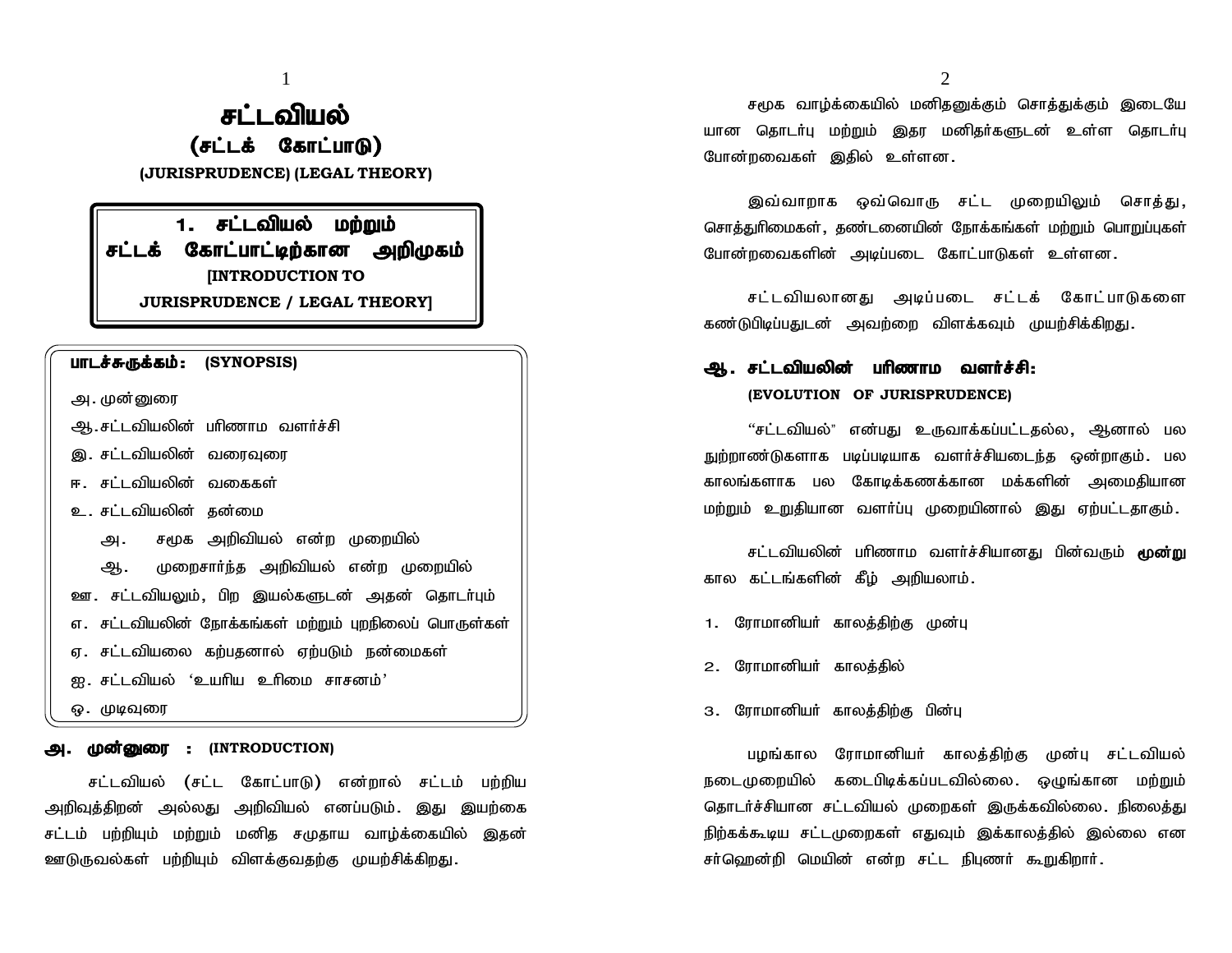3<br>ரோமானியர் காலத்தில்தான் சட்ட அறிவியல் உருவாகியது<br>ியல் என்ற இவ்வார்த்தையானது ரோமன் நாட்டின் தோற்றம் சட்டவியல் என்ற இவ்வார்த்தையானது ரோமன் நாட்டின் தோற்றம் ரோமானியா் காலத்தில்தான் சட்ட அறிவியல் உருவாகியது.<br>சட்டவியல் என்ற இவ்வாா்த்தையானது ரோமன் நாட்டின் தோற்றம்<br>கொண்டது. இதன் அா்த்தம் ''சட்டம் பற்றிய அறிவு'' என்பதாகும். ரோமானியா் காலத்தில்தான் சட்ட அறிவியல் உருவாகியது.<br>ியல் என்ற இவ்வாா்த்தையானது ரோமன் நாட்டின் தோற்றம்<br>எ்டது. இதன் அா்த்தம் ''சட்டம் பற்றிய அறிவு'' என்பதாகும்.<br>ரோமானியா்கள் மட்டுமே முதன்முதலில் சட்ட அறிவியலை<br>னி கிளையாக பாவித

ஒரு தனி கிளையாக பாவித்து படித்தனர். ரோமானியர் காலத்திற்கு - — — — — — — — அதை திரைக்கை திரைக்கை திரைக்கை திரைக்கி கொண்டது.<br>கொண்டது. இதன் அர்த்தம் ''சட்டம் பற்றிய அறிவு'' என்பதாகும்.<br>ஒரு தனி கிளையாக பாவித்து படித்தனர். ரோமானியர் காலத்திற்கு<br>பின்பு சட்டவியல் தனது தனித்தன்மையை இழந் ரிக்கப்படது. இதன் குடித்தப்பட்டிய முத்திய குடித்து ;<br>ரோமானியர்கள் மட்டுமே முதன்முதலில் சட்ட அறிவியலை<br>ஒரு தனி கிளையாக பாவித்து படித்தனர். ரோமானியர் காலத்திற்கு<br>பின்பு சட்டவியல் தனது தனித்தன்மையை இழந்து. மதம்<br>சம்பந்தமான படி Mdhy ; 19k ; E}w ;whz ;by ; jhd ; ,J k Pz ;Lk ; பின்பு சட்டவியல் தனது தனித்தன்மையை இழந்து. மதம்<br>சம்பந்தமான படிப்பின் ஒரு பகுதியாக விளங்கியது.<br>- ஆனால் 19ம் நூற்றாண்டில் தான் இது மீண்டும்<br>சுதந்திரமாக இயங்க ஆரம்பித்தது.

சம்பந்தமான படிப்பின் ஒரு பகுதியாக *வி*<br>ஆனால் 19ம் நூற்றாண**்டில் த**<br>சுதந்திரமாக இயங்க ஆரம்பித்தது.<br>**இ. சட்டவியலின் வரைவுரை:**<br>(DEFINITION OF JURISPRUDENCE)

## **(DEFINITION OF JURISPRUDENCE) இ. சட்டவியலின் வரைவுரை:**<br>(DEFINITION OF JURISPRUDENCE)<br>1. ஆஸ்டின் : (Austin)<br>அஸ்டின் என்பவர் ''இயங்கும் சட்டக்கின் (அாசுறுக்குச்

**சட்டவியலின் வரைவுரை:**<br>(DEFINITION OF JURISPRUDENCE)<br><mark>பூஸ்டின் : (A</mark>usrin)<br>ஆஸ்டின் என்பவா் ''இயங்கும் சட்டத்தின் (அரசுறுத்துச்<br>) தத்துவமே சட்டவியல் ஆகும்'' என விாிவுரை அளித்துள்ளாா். சட்டம்) தத்துவமே சட்டவியல் ஆகும்'' என விாிவுரை அளித்துள்ளாா். Fbkf ;fs pd ; elj ;ijia xOq ;FWj ;Jk ; tifa py ; **1. ஆஸ்டின : (A**usrin)<br>ஆஸ்டின் என்பவர் ''இயங்கும் சட்டத்தின் (அரசுறுத்துச்<br>சட்டம்) தத்துவமே சட்டவியல் ஆகும்'' என விரிவுரை அளித்துள்ளார்.<br>குடிமக்களின் நடத்தையை ஒழுங்குறுத்தும் வகையில்<br>அரசாண்மையினரால் விதிக்கப்படும் ஆணைகளே ஆஸ்டின் என்பவர் ''இயங்கும்<br>சட்டம்) தத்துவமே சட்டவியல் ஆகும்'' என<br>குடிமக்களின் நடத்தையை ஒழுா<br>அரசாண்மையினரால் விதிக்கப்படும் ஆ<br>இதன் பொருளாகும் சடடம) தததுவமே சட்டவியல் ஆகும<sup>்</sup> e<br>குடிமக்களின் நடத்தையை ஒ<sub>(</sub><br>அரசாண்மையினரால் விதிக்கப்படும்<br>இதன் பொருளாகும்<br>**2. சால்மண்ட் : (S**almond)<br>சட்டவியல் என்பது சட்ட அடிப்ப

சட்டவியல் என்பது சட்ட அடிப்படைக் கொள்கைகளை அறியும் இதன் பொருளாகும்.<br>**2. சால்மண்ட் : (S**aடмомр)<br>சட்டவியல் என்பது சட்ட அடிப்படைக் கொள்கைகளை அறியும்<br>ஆரம்ப அறிவியல் என சால்மன்ட் வரைவுரைக்கிறாா். அதாவது<br>உரிமையியல் சட்டத்தின் கோட்பாடுகளைப் பற்றி மட்டும் சட்டவியல் உரிமையியல் சட்டத்தின் கோட்பாடுகளைப் பற்றி மட்டும் சட்டவியல் **2. சாலமணட : (S**atmonp)<br>சட்டவியல் என்பது சட்ட அடிப்படைக் கொள்கைகளை அறி<br>ஆரம்ப அறிவியல் என சால்மன்ட் வரைவுரைக்கிறாா். அதா $\epsilon$ உரிமையியல் சட்டத்தின் கோட்பாடுகளைப் பற்றி மட்டும் சட்டவி<br>கூறுகின்றது என்பது இதன் அா்த்தமாகும். ch pika pay ; rl ;lk ; vd ;gJ e Pj p e pHthfj ;j py ; ூர் உட குதியியல் சட்டத்தின் கோட்பாடுகளைப் பற்றி மட்டும் சட்டவியல்<br>உரிமையியல் சட்டத்தின் கோட்பாடுகளைப் பற்றி மட்டும் சட்டவியல்<br>கூறுகின்றது என்பது இதன் அர்த்தமாகும்.<br>நீதிமன்றங்களினால் செயல்படுத்தப்படும் விதிகள் ஆகும்.

னறது என்பது இதன் அாத்தமாகும்.<br>உரிமையியல் சட்டம் என்பது நீதி நிர்வாகத்தில்<br>ர்றங்களினால் செயல்படுத்தப்படும் விதிகள் ஆகும்.<br>மனித நடத்தையை ஒழுங்குபடுத்தும் மத சம்பந்தமான<br>களுடன் ஆளுகை கொள்ளும் மத அறிவியல் மற்றும்

உரிமையியல் சட்டம் என்பது நீதி நிர்வாகத்தில்<br>நீதிமன்றங்களினால் செயல்படுத்தப்படும் விதிகள் ஆகும்.<br>மனித நடத்தையை ஒழுங்குபடுத்தும் மத சம்பந்தமான<br>சட்டங்களுடன் ஆளுகை கொள்ளும் மத அறிவியல் மற்றும் மத<br>புராணங்களிலிருந்து இவ்வாறு சட உரிமையியல் சட்டம் என்பது நீதி நிர்வாகத்தில்<br>நீதிமன்றங்களினால் செயல்படுத்தப்படும் விதிகள் ஆகும்.<br>மனித நடத்தையை ஒழுங்குபடுத்தும் மத சம்பந்தமான<br>சட்டங்களுடன் ஆளுகை கொள்ளும் மத அறிவியல் மற்றும் மத<br>பாாணங்களிலிருந்து இவ்வாறு சட்

 $\mathsf{f}\!\mathsf{f}\!\mathsf{f}\mathsf{f}\!\mathsf{f}$  (மறை சட்டங்கள் வெளிப்படையான மனித நடக்கையினை ஒழுங்குபடுத்துகிறது. அதுவே மத அறிவியல் மற்றும் ஒழுக்கவியல் flam; முறை சட்டங்கள் வெளிப்படையான மனித நடத்தையினை<br>ஒழுங்குபடுத்துகிறது. அதுவே மத அறிவியல் மற்றும் ஒழுக்கவியல்<br>கடவுளின் மீதான பயத்தின் மூலம் உள்ளிருக்கும் ஒழுக்கம் சாா்ந்த<br>நம்பிக்கைகளை ஒழுங்குபடுத்துகிறது. கடவுளின் மீதான பயத்தின் மூலம் உள்ளிருக்கும் ஒழுக்கம் சார்ந்த<br>நம்பிக்கைகளை ஒமுங்குபடுக்துகிறது. தை முலர் சட்டங்கள் வெளியலட்டியான மனத் நடதலதயல்லா<br>ஒழுங்குபடுத்துகிறது. அதுவே மத அறிவியல் மற்றும் ஒழுக்கவியல்<br>கடவுளின் மீதான பயத்தின் மூலம் உள்ளிருக்கும் ஒழுக்கம் சாா்ந்த<br>நம்பிக்கைகளை ஒழுங்குபடுத்துகிறது.<br>3**. சா் ஹாலந்து :** 

அறிவியல்'' என சா்ஹாலந்து விரிவுரை தந்துள்ளாா். முறைசாா்ந்த **3. சா் ஹாலந்து : (S**ır **H**otland)<br>''இயங்கும் சட்டத்தின் (அரசுறுத்துச் சட்டம்) முறைசாா்ந்த<br>அறிவியல்'' என சா்ஹாலந்து விாிவுரை தந்துள்ளாா். முறைசாா்ந்த<br>அறிவியல் செயலுறுத்தும் சட்டக்கோட்பாடுகளின் அடிப்படைக்<br>கொள்கைகளான சொத **3. சா ஹாலந்து : (Sik H**OLLAND)<br>''இயங்கும் சட்டத்தின் (அரசுறுத்துச் சட்டம்) முறைசார்ந்த<br>அறிவியல்'' என சர்ஹாலந்து விரிவுரை தந்துள்ளார். முறைசார்ந்த<br>அறிவியல் செயலுறுத்தும் சட்டக்கோட்பாடுகளின் அடிப்படைக்<br>கொள்கைகளான சொத்து "இயங்கும் சட்டத்தின் (அரசுறுத்துச் சட்டம்) முறைசார்ந்த<br>அறிவியல்" என சா்ஹாலந்து விரிவுரை தந்துள்ளார். முறைசார்ந்த<br>அறிவியல் செயலுறுத்தும் சட்டக்கோட்பாடுகளின் அடிப்படைக்<br>கொள்கைகளான சொத்து, ஒப்பந்தம், உடைமை, சொத்துரிமை,<br>க

### **4. fpNu: (GRAY)**

நீதிமன்றங்களினால் கடைப்பிடிக்கப்படும் ஒமுங்குபடுக்கப்பட்ட, கவனக் குறைவு போன்றவைகள் பற்றி குறிப்பிடுகின்றது.<br>**4. கிரே : (G**rax)<br>நீதிமன்றங்களினால் கடைப்பிடிக்கப்படும் ஒழுங்குபடுத்தப்பட்ட ,<br>வரிசைப்படுத்தப்பட்ட விதிகள் மற்றும் இவ்விதிகளில் உள்ள<br>கோட்பாடுகள் மற்றும் விளக்கவுரை குறித்த கோட்பாடுகள் மற்றும் விளக்கவுரை குறித்த சட்டத்தின் அறிவியலே <del>4 : கூலு : (GRAY)</del><br>நீதிமன்றங்களினால் கடைப்பிடிக்கப்படும் ஒழுங்குபடுத்தப்<br>வரிசைப்படுத்தப்பட்ட விதிகள் மற்றும் இவ்விதிகளில் உ<br>கோட்பாடுகள் மற்றும் விளக்கவுரை குறித்த சட்டத்தின் அறிவி<br>சட்டவியல் ஆகும் என கிரே விரிவுரை தந்துள நதஙலாறங்கள்லால் கல்ட்பட்<br>வரிசைப்படுத்தப்பட்ட விதிகள் ப<br>கோட்பாடுகள் மற்றும் விளக்கவுரை<br>சட்டவியல் ஆகும் என கிரே வி<br>**5. கிளாா்க் : (C**LARK)<br>பொசுமொக சட்டக்கின் அட பாடுகள் மற்றும் விளக்கவுரை குறித்த சட்டத்தின் அறிவியலே<br>ilயல் ஆகும் என கிரே விரிவுரை தந்துள்ளார்.<br>**kirifriக் : (C**LARK)<br>பொதுவாக சட்டத்தின் அறிவியலே சட்டவியலாகும் என<br>க் பொருள் விளக்கம் அளித்துள்ளார்.

சட்டவியல் ஆகும் என கிரே விரிவுரை தந்துள்ள<br>**5. கிளாா்க் : (C**LARK)<br>மொதுவாக சட்டத்தின் அறிவியலே சட்டவி<br>கிளாா்க் பொருள் விளக்கம் அளித்துள்ளாா்.

### **6. gpahNy : (BEALE)**

நீதியின் அறிவியலே சட்டவியல் என்று பியாலே பதவிளக்கம் அளித்துள்ளார். **6. பியாலே : (B**eale)<br>நீதியின் அறிவியலே சட்டவியல்<br>அளித்துள்ளார்.<br>7**. உல்பியன்: (U**lPIAN)<br>உல்பியன் ஒரு ரோமானிய சட்ட

**7 . உல்பியன் : (U**LPIAN)<br>உல்பியன் ஒரு ரோமானிய சட்டவியல் அறிஞர் .சட்டவியல்<br>என்பது மனித இனம் மற்றும் தெய்வசக்திக்கு தொடர்புடையவை அளித்துள்ளாா்.<br>**7 . உல்பியன் : (U**LPIAN)<br>உல்பியன் ஒரு ரோமானிய சட்டவியல் அறிஞா். சட்டவியல்<br>என்பது மனித இனம் மற்றும் தெய்வசக்திக்கு தொடா்புடையவை<br>பற்றிய அறிவுத்திறன் என அவா் வரைவுரைக்கிறாா். இது நேர்மை பற்றிய அறிவுத்திறன் என அவர் வரைவுரைக்கிறார். இது நேர்மை 7 **. உல்பியன் : (**ULPIAN)<br>உல்பியன் ஒரு ரோமானிய சட்டவியல் அறிஞா். சட்டவியல்<br>என்பது மனித இனம் மற்றும் தெய்வசக்திக்கு தொடா்புடையவை<br>மற்றும் நேர்மையற்றது பற்றிய விஞ்ஞான அறிவும் ஆகும்.<br>மற்றும் நேர்மையற்றது பற்றிய விஞ்ஞான அறிவும

 $3 \overline{4}$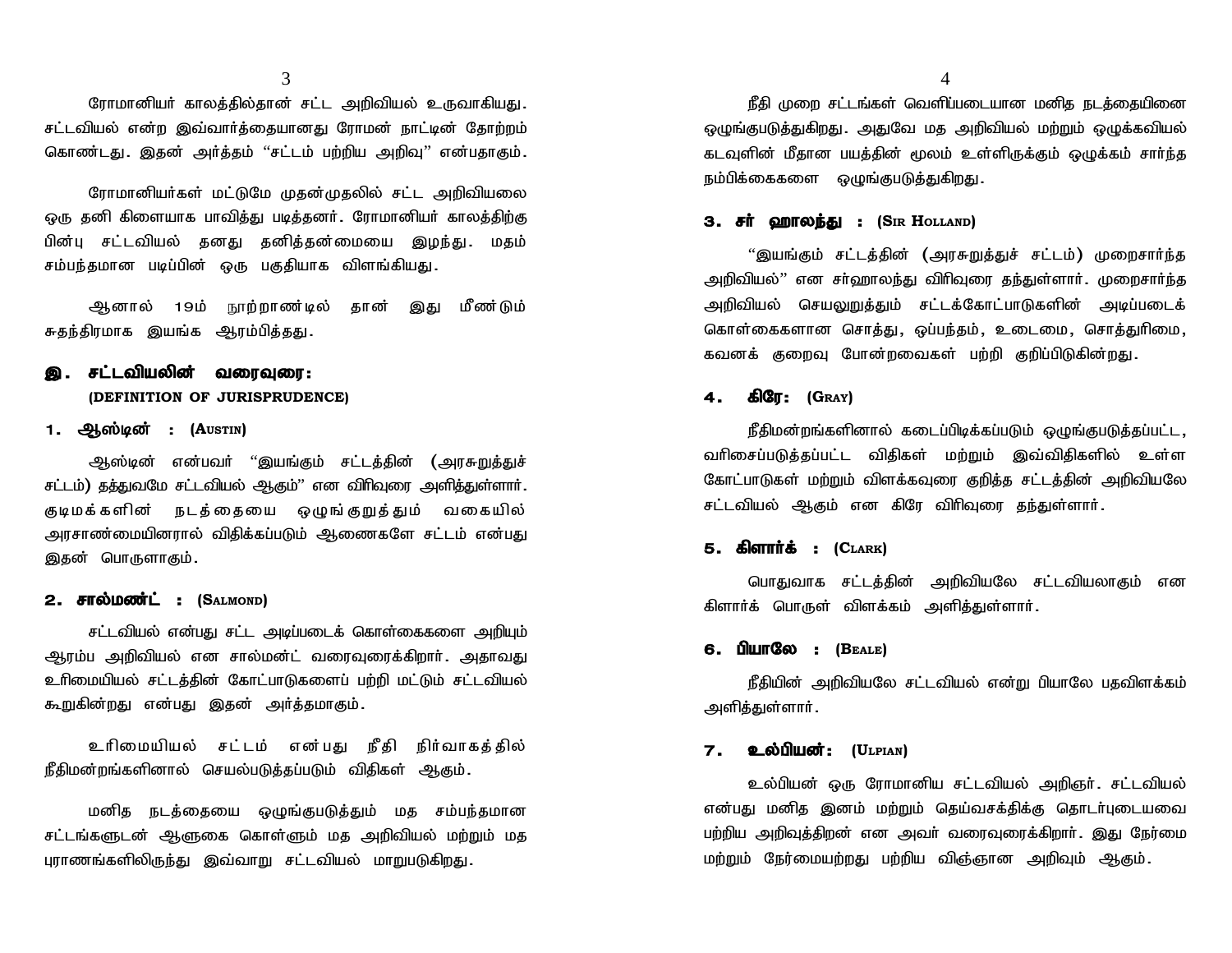சட்டவியல் பற்றிய உல்பியன் வரைவுரை மதஇயல் (தெய்வத் ر<br>சட்டவியல் பற்றிய உல்பியன் வரைவுரை மதஇயல் (தெய்வத்<br>தன்மையின் அறிவு), ஒழுக்கவியல் (மனித நடத்தை பற்றிய<br>அறிவு) மற்றும் தத்துவம் (நேரியது மற்றும் நேரியதற்றது பற்றிய 5<br>சட்டவியல் பற்றிய உல்பியன் வரைவுரை மதஇயல் (தெய்வத்<br>அறிவு) மற்றும் தத்துவம் (நேரியது மற்றும் நேரியதற்றது பற்றிய<br>விஞ்ஞானம்) அனைத்தும் கொண்டது. 5<br>சட்டவியல் பற்றிய உல்பியன் வரைவுரை<br>தன்மையின் அறிவு), ஒழுக்கவியல் (மனித<br>அறிவு) மற்றும் தத்துவம் (நேரியது மற்றும் (<br>விஞ்ஞானம்) அனைத்தும் கொண்டது மயின் அறிவு), ஒழுக்கவியல் (மனித நடத்தை பற்றிய<br>|) மற்றும் தத்துவம் (நேரியது மற்றும் நேரியதற்றது பற்றிய<br>நானம்) அனைத்தும் கொண்டது.<br>சட்டவியல் பற்றிய உல்பியன் வரைவுரை ரோமானிய<br>ாரத்தின் ஆரம்பத்தில் இருந்த சட்டத்தினை அடிப்படையில்

அறிவு) மற்றும் தத்துவம் (நேரியது மற்றும் நேரியதற்றது பற்றிய<br>விஞ்ஞானம்) அனைத்தும் கொண்டது.<br>சட்டவியல் பற்றிய உல்பியன் வரைவுரை ரோமானிய<br>கலாசாரத்தின் ஆரம்பத்தில் இருந்த சட்டத்தினை அடிப்படையில்<br>கொண்டது. விஞ்ஞானம்) அனைத்தும் கொண்டது.<br>சட்டவியல் பற்றிய உல்பியன் வரைவுரை ரோமானிய<br>கலாசாரத்தின் ஆரம்பத்தில் இருந்த சட்டத்தினை அடிப்படையில்<br>கொண்டகு.

மேலும் அவரது வரைவுரை இந்து சமயத்தின் அறமுறையை கலாசாரத்தின் ஆரம்பத்தில் இருந்த சட்டத்தினை அடிப்படையில்<br>கொண்டது<br>மேலும் அவரது வரைவுரை இந்து சமயத்தின் அறமுறையை<br>(DHARMA) ஒத்துள்ளது . மதயியல் , ஒழுக்கவியல் மற்றும்<br>தத்துவததிற்கு முன்பே சட்டத்தின் அடிப்படையாக அறமுறை கொண்டது .<br>மேலும் அவரது வரைவுரை இந்து சமயத்தின் அறமுறையை<br>(DHARMA) ஒத்துள்ளது . மதயியல் , ஒழுக்கவியல் மற்றும்<br>தத்துவததிற்கு முன்பே சட்டத்தின் அடிப்படையாக அறமுறை<br>இருந்தது . இருந்தது.

மனித இனத்தின் அடிநிலை மற்றும் தெய்வீக சேவையை தத்துவததிற்கு முன்பே சட்டத்தின் அடிப்படையாக அறமுறை<br>இருந்தது.<br>மனித இனத்தின் அடிநிலை மற்றும் தெய்வீக சேவையை<br>அடைவதற்கு மனிதஇன நடத்தைக்கான விதிகளை அறமுறை<br>வரையறுக்கிறது. இருந்தது .<br>மனித இனத்தின் அடிந்<br>அடைவதற்கு மனிதஇன நட<br>வரையறுக்கிறது . மனித இனத்தின் அடிநிலை மற்றும் தெய்வீக சேவையை<br>வதற்கு மனிதஇன நடத்தைக்கான விதிகளை அறமுறை<br>பறுக்கிறது.<br>ஜாதிகள், தரநிலை போன்ற பாகுபாடன்றி அனைத்து<br>நக்கும் அறமுறை பயன்படுத்தத்தக்கது. அடைவதற்கு மனிதஇன நடத்தைக்கான விதிகளை அ<br>வரையறுக்கிறது .<br>ஜாதிகள், தரநிலை போன்ற பாகுபாடன்றி அ<br>மக்களுக்கும் அறமுறை பயன்படுத்தத்தக்கது .

வரையறுக்கிறது .<br>ஜாதிகள் , தரநிலை போண<br>மக்களுக்கும் அறமுறை பயன்ப<br>**8 . பேடன் : (P**aron)<br>சட்டவியல் என்பது ஒரு நா

ஜாதிகள், தரநிலை போன்ற பாகுபாடன்றி அனைத்து<br>நக்கும் அறமுறை பயன்படுத்தத்தக்கது.<br>**பேடன் : (P**aro**x)**<br>சட்டவியல் என்பது ஒரு நாட்டின் சட்டமல்லாது சட்டத்தின்<br>வான கருத்தியல்புகள் பற்றிய குறிப்பிட்ட வழிமுறையில் மக்களுக்கும் அறமுறை பயன்படுத்தத்தக்கது<br>**8. பேடன் : (P**aron)<br>சட்டவியல் என்பது ஒரு நாட்டின் சட்டமல்லாது சட்டத்தின்<br>பொதுவான கருத்தியல்புகள் பற்றிய குறிப்பிட்ட வழிமுறையில்<br>கல்வியாகும் **8 . பேடன் : (P**aron)<br>சட்டவியல் என்பது ஒரு<br>பொதுவான கருத்தியல்புகள்<br>கல்வியாகும் . சட்டவியல் என்பது ஒரு நாட்டின் சட்டமல்லாது சட்டத்தின்<br>வான கருத்தியல்புகள் பற்றிய குறிப்பிட்ட வழிமுறையில்<br>யாகும்.<br>சட்டவியல் பற்றிய மேல்குறிப்பிட்ட எட்டு வரைவுரைகளும்<br>ரடு கருத்துகளை பற்றி வலியுறுத்துகிறது. பொதுவான கருத்தியல்புகள் பற்றிய குறிப்பிட்ட வடி<br>கல்வியாகும்<br>சட்டவியல் பற்றிய மேல்குறிப்பிட்ட எட்டு வரை<br>இரண்டு கருத்துகளை பற்றி வலியுறுத்துகிறது

i. இது சட்டம் பற்றிய விஞ்ஞானம்

ii. இது சட்டம் பற்றிய கல்வியல்லாமல் அதன் அடிப்படைக் கோட்பாடுகள் ஆகும்.

- ்<br>**ஈ : சட்டவியலின் வகைகள் : (TYPES OF JURISPRUDENCE)<br>சட்டவியல் மூன்று வகைகளாக பிரிக்கப்பட்டுள்ளகு .** r. சட்டவியலின் வகைகள் : (TYPES OF JURISPRUDENCE)<br>சட்டவியல் மூன்று வகைகளாக பிரிக்கப்பட்டுள்ளது.<br>1. **பொதுவான அல்லது அடீப்படை சட்டவியல்:**  $\begin{aligned} & 6 \quad \text{\bf \texttt{F.}} \quad \text{\bf \texttt{F.}} \quad \text{\bf \texttt{F.}} \quad \text{\bf \texttt{D.}} \quad \text{\bf \texttt{D.}} \quad \text{\bf \texttt{F.}} \quad \text{\bf \texttt{D.}} \quad \text{\bf \texttt{F.}} \quad \text{\bf \texttt{D.}} \quad \text{\bf \texttt{D.}} \quad \text{\bf \texttt{D.}} \quad \text{\bf \texttt{D.}} \quad \text{\bf \texttt{D.}} \quad \text{\bf \texttt{D.}} \quad \text{\bf \texttt{D.}} \quad \text{\bf \texttt{D.}} \quad$
- **(GENERAL JURISPRUDENCE)**

சட்டத்தின் அடிப்படை கோட்பாடுகள் பற்றி இது குறிப்பிடுகிறது. இது எல்லா சட்ட முறைகளுக்கும் பொதுவானது. சட்டவியல் என்ற **1. பொதுவான அல்லது அடிப்படை சடடவாயல்:**<br>(GENERAL JURISPRUDENCE)<br>சட்டத்தின் அடிப்படை கோட்பாடுகள் பற்றி இது குறிப்பிடுகிறது.<br>இது எல்லா சட்ட முறைகளுக்கும் பொதுவானது. சட்டவியல் என்ற<br>வார்த்தையானது பொது சட்டவியலை குறிக்கப் ப (GENERAL JURISPRI)<br>சட்டத்தின் அடிப்படை<br>இது எல்லா சட்ட முறைக<sub>@</sub><br>வார்த்தையானது பொது<br>படுகின்றது — - கார்த்தையானது பொது சட்டவியலை குறிக்கப் பயன்படுத்தப்<br>படுகின்றது<br>(உ.ம்) அடிப்படைக் கோட்பாடுகளான ''சொத்து'', ''உடைமை''<br>போன்றவைகள்

படுகின்றது .<br>**2. (உ.ம்) அடிப்படைக் கோட்பாடுகளான ''சொத்து'', ''உடைமை''<br><b>2. குறிப்பிட்ட சட்டவியல் :** (PARTICULAR JURISPRUDENCE)<br>இது கனிக்கூறுகளை உடைய ஒரு குறிப்பிட்ட சட்டமுறை

## 2. குறிப்பிட்ட சட்டவியல் : (PARTICULAR JURISPRUDENCE)

இது தனிக்கூறுகளை உடைய ஒரு குறிப்பிட்ட சட்டமுறை போன்றவைகள்<br>**2. குறிப்பிட்ட சட்டவியல் :** (PARTICULAR JURISPRUDENCE)<br>இது தனிக்கூறுகளை உடைய ஒரு குறிப்பிட்ட சட்டமுறை<br>பற்றி குறிப்பிடுகின்றது. (உ.ம்) பண்டைய இந்து சட்ட முறை,<br>அமெரிக்க சட்டமுறை போன்றவைகள்.

**தறிப்பிட்ட மற்றும் பொது சட்டவியலுக்கிடையேயான வேறுபாடு: (DIFFERENCE BETWEEN PARTICULAR AND GENERAL JURISPRUDENCE)**

ரிக்க சட்டமுறை போன்றவைகள்<br>**ட்ட மற்றும் பொது சட்டவியலுக்கிடையேயான வேறுபாடு:**<br>RENCE BETWEEN PARTICULAR AND **G**ENERAL JURISPRUDENCE)<br>குறிப்பிட்ட சட்டவியல் (Particular Jurisprudence) என்பது<br>தின் மெய்நிலையான எந்த ஒரு முறையைப சட்டத்தின் மெய்நிலையான எந்த ஒரு முறையைப் பற்றிய அறிவியல் **ரூயபாட்ட மற்றும் பொது சட்டவாயலுக்கலைட்டி**<br>(Difference between Particular and General<br>சட்டத்தின் மெய்நிலையான எந்த ஒரு முறையை<br>என ஆஸ்டின் கூறுகிறார்.

இது சட்டவியலைப் பற்றிய குறிப்பான கல்வியாகும். அதாவது சட்டத்தின் மெய்நிலையான எந்த ஒரு முறையைப் பற்றிய அறிவியல்<br>என ஆஸ்டின் கூறுகிறாா்.<br>இது சட்டவியலைப் பற்றிய குறிப்பான கல்வியாகும். அதாவது<br>குறிப்பிட்ட சட்டவியல் என்பது சட்டத்தில் ஏதாவது ஒரு முறையின்<br>அறிவியல் எனப்படும். என ஆஸ்டின் கூறுகிறாா்.<br>இது சட்டவியலைப் பற்றிய குறிப்பான கல்வியாகும். அதாவது<br>குறிப்பிட்ட சட்டவியல் என்பது சட்டத்தில் ஏதாவது ஒரு முறையின்<br>அறிவியல் எனப்படும்.<br>பொதுவான அல்லது முழுதளாவிய சட்டவியலானது இது சட்டவியலைப் பற்றிய குறிப்பான கல்வியாகும். அதாவது<br>|ட்ட சட்டவியல் என்பது சட்டத்தில் ஏதாவது ஒரு முறையின்<br>||யல் எனப்படும்.<br>பொதுவான அல்லது முழுதளாவிய சட்டவியலானது<br>எத்து முறைகளுக்கும் பொதுவான பொருளுரைகள் மற்றும்

குறிப்பிட்ட சட்டவியல் என்பது சட்டத்தில் ஏதாவது ஒரு முறையின்<br>அறிவியல் எனப்படும்.<br>பாதுவான அல்லது முழுதளாவிய சட்டவியலானது<br>அனைத்து முறைகளுக்கும் பொதுவான பொருளுரைகள் மற்றும்<br>சட்டங்கள் மற்றும் வேறுபட்ட சட்ட முறைகளுக்கிடையேயான ்<br>அறிவியல் எனப்படும்.<br>மொதுவான அல்லது முழுதளாவிய சட்டவியலானது<br>அனைத்து முறைகளுக்கும் பொதுவான பொருளுரைகள் மற்றும்<br>சட்டங்கள் மற்றும் வேறுபட்ட சட்ட முறைகளுக்கிடையேயான<br>ஒற்றுமைகள் குறித்த விளக்கம் ஆகும். –<br>… பொதுவான அல்லது முழுதளாவிய சட்டவியல<br>அனைத்து முறைகளுக்கும் பொதுவான பொருளுரைகள்<br>சட்டங்கள் மற்றும் வேறுபட்ட சட்ட முறைகளுக்கிடை!<br>ஒற்றுமைகள் குறித்த விளக்கம் ஆகும்.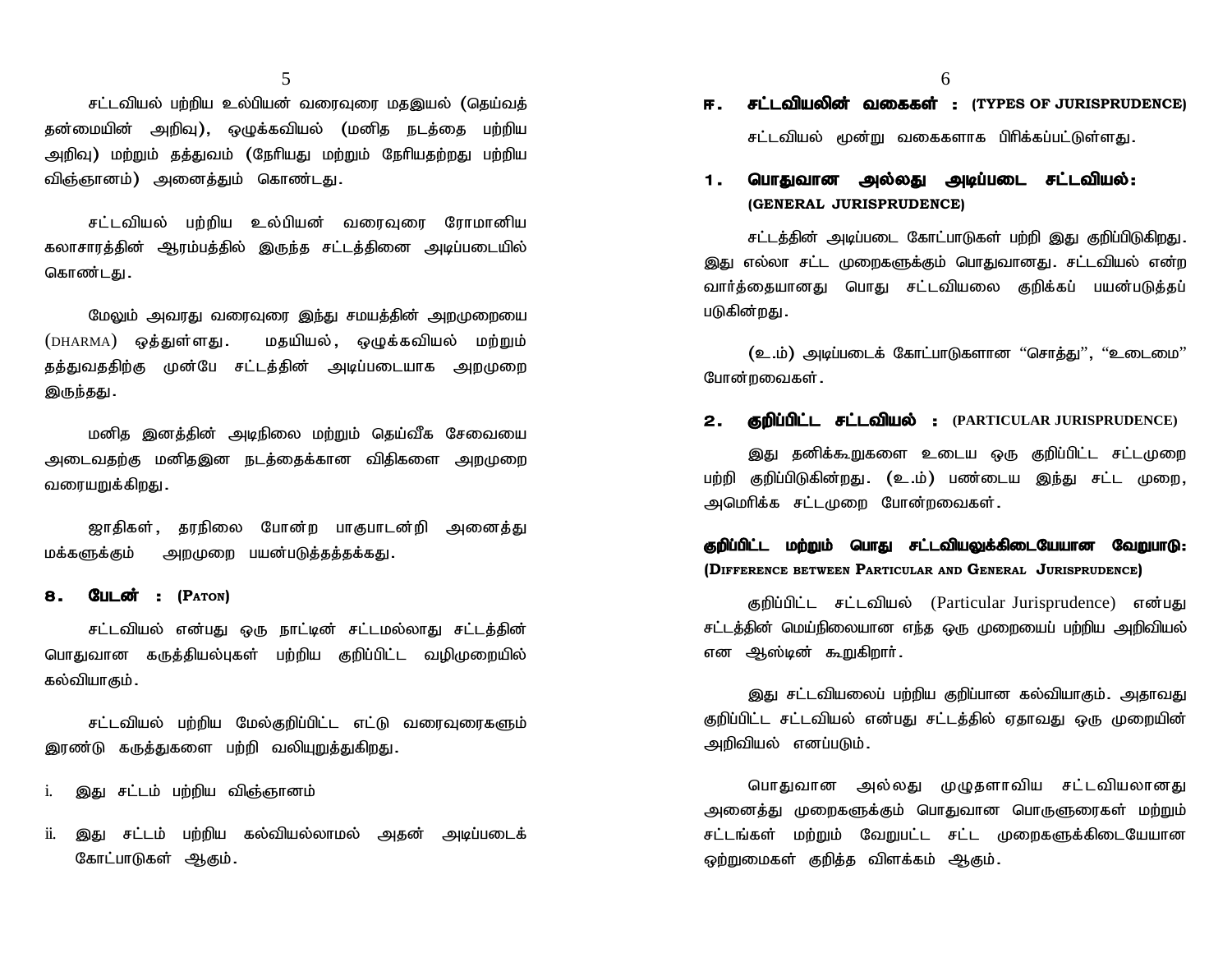7<br>பொது சட்டவியல் என்பது சட்டத்தின் முறைகளுக்கு<br>வான கொள்கைகள்,கோட்பாடுகள் மற்றும் வேறுபாடுகளின் பொதுவான கொள்கைகள், கோட்பாடுகள் மற்றும் வேறுபாடுகளி<mark>ன்</mark> 7<br>பொது சட்டவியல் என்பது சட்டத்தின் முறைக<br>பொதுவான கொள்கைகள்,கோட்பாடுகள் மற்றும் வேறுபாடு<br>வெளிப்பாடு குறித்த அறிவியல் ஆகும். பொது சட்டவியல் என்பது சட்டத்தின் முறைகளுக்கு<br>வான கொள்கைகள், கோட்பாடுகள் மற்றும் வேறுபாடுகளின்<br>`!ப்பாடு குறித்த அறிவியல் ஆகும்.<br>சால்மண்டின் கோட்பாட்டின் படி மேலே குறிப்பிட்ட முறையில்

பிரிவு இயற்கைக்கு மாறானதாகவும் தன்மையற்றதாக உள்ளதாகவும் வெளிப்பாடு குறித்த அறிவியல் ஆகும்.<br>சால்மண்டின் கோட்பாட்டின் படி மேலே குறிப்பிட்ட முறையில்<br>பிரிவு இயற்கைக்கு மாறானதாகவும் தன்மையற்றதாக உள்ளதாகவும்<br>கருதப்படுகிறது.<br>பொது சட்டவியல் என்பது சட்ட முறையின் பொதுவான சால்மண்டின் கோட்பாட்டின் படி மேலே குறிப்பிட்ட முறையில்<br>இயற்கைக்கு மாறானதாகவும் தன்மையற்றதாக உள்ளதாகவும்<br>படுகிறது<br>பொது சட்டவியல் என்பது சட்ட முறையின் பொதுவான<br>யல்ல. ஆனால் குறிப்பிட்ட ஒரு சட்ட முறையின் அடிப்படை

பிரிவு இயற்கைக்கு மாறானதாகவும் தன்மையற்றதாக உள்ளதாகவும்<br>கருதப்படுகிறது .<br>பொது சட்டவியல் என்பது சட்ட முறையின் பொதுவான<br>கல்வியல்ல .ஆனால் குறிப்பிட்ட ஒரு சட்ட முறையின் அடிப்படை<br>கருத்தாய்வுகளின் கல்வி தான் சட்டவியல் என்றும் அவ பொது சட்டவியல் என்பது சட்ட முறையின் பொதுவான<br>யல்ல. ஆனால் குறிப்பிட்ட ஒரு சட்ட முறையின் அடிப்படை<br>ாய்வுகளின் கல்வி தான் சட்டவியல் என்றும் அவா் கூறுகிறாா்.<br>ஹாலண்ட் கூறுகிறாா்— குறிப்பிட்ட சட்டவியல் என்பது<br>பறுக்கப்பட்ட எல்

கல்வியல்ல. ஆனால் குறிப்பிட்ட ஒரு சட்ட முறையின் அடிப்படை<br>கருத்தாய்வுகளின் கல்வி தான் சட்டவியல் என்றும் அவா் கூறுகிறாா்.<br>ஹாலண்ட் கூறுகிறாா்— குறிப்பிட்ட சட்டவியல் என்பது<br>வரையறுக்கப்பட்ட எல்லையில் நீடித்தாலும் எல்லா இடங பொருந்துவதாகும்.

குறிப்பிட்ட சட்டவியல் என்ற பதம் சரியானதல்ல. பொதுவான வரையறுக்கப்பட்ட எல்லையில் நீடித்தாலும் எல்லா இடங்களிலும்<br>பொருந்துவதாகும்<br>குறிப்பிட்ட சட்டவியல் என்ற பதம் சாியானதல்ல. பொதுவான<br>மற்றும் குறிப்பிட்ட சட்டவியல் என்ற பதங்கள் ஒன்றையே வேறு<br>பெயர்களில் வெளிப்படுத்தும் பதங்கள் என்பத பொருந்துவதாகும்<br>குறிப்பிட்ட சட்டவியல் என்ற பதம் சாியானதல்ல. பொதுவான<br>மற்றும் குறிப்பிட்ட சட்டவியல் என்ற பதங்கள் ஒன்றையே வேறு<br>பெயா்களில் வெளிப்படுத்தும் பதங்கள் என்பதால் சட்டத்தின்<br>அடிப்படைக் கூறுகளின் அறிவியலை அவை வெளி அடிப்படைக் கூறுகளின் அறிவியலை அவை வெளிப்படுத்துகிறது. - குறிப்பிட்ட சட்டவியல் என்ற பதம் சாயானதலை. பொதுவான்<br>மற்றும் குறிப்பிட்ட சட்டவியல் என்ற பதங்கள் ஒன்றையே வேறு<br>பெயர்களில் வெளிப்படுத்தும் பதங்கள் என்பதால் சட்டத்தின்<br>அடிப்படைக் கூறுகளின் அறிவியலை அவை வெளிப்படுத்துகிறது.<br>**3.** 

பல்வேறு வகையான முறைகளின் அடிப்படை கோட்பாடுகளில் அடிப்படைக் கூறுகளின் அறிவியலை அவை வெளிப்படுத்துகிறது.<br>**3. ஒப்பீட்டு சட்டவியல் : (COMPARATIVE JURISPRUDENCE)**<br>பல்வேறு வகையான முறைகளின் அடிப்படை கோட்பாடுகளில்<br>உள்ள ஒற்றுமைகள் மற்றும் வேறுபாடுகள் குறித்து படிப்பதே<br>ஒப்பீட்டு **3. ஒப்பீட்டு சட்டவியல் :** (COMPARATIVE JURISPRUDENCE)<br>பல்வேறு வகையான முறைகளின் அடிப்படை கோட்பாடுகளில்<br>உள்ள ஒற்றுமைகள் மற்றும் வேறுபாடுகள் குறித்து படிப்பதே<br>ஒப்பீட்டு சட்டவியல் ஆகும்.

இது ஒரு தனிப்பட்ட சட்டவியலின் ஒரு கிளையல்ல. ஆனால் உள்ள ஒற்றுமைகள் மற்றும் வேறுபாடுகள் குறித்து படிப்பதே<br>ஒப்பீட்டு சட்டவியல் ஆகும்.<br>இது ஒரு தனிப்பட்ட சட்டவியலின் ஒரு கிளையல்ல. ஆனால்<br>இரண்டு அல்லது அதற்கு மேற்பட்ட சட்டமுறைகள் பற்றி ஒப்பிட்டு<br>படிக்கும் முறையாகும். இரண்டு அல்லது அதற்கு மேற்பட்ட சட்டமுறைகள் பற்றி ஒப்பிட்டு<br>படிக்கும் முறையாகும்<br>( உ.ம்) பண்டைய ரோமன் சட்டக்கை பண்டைய இந்து இது ஒரு தனிப்பட்ட சட்டவியலின் ஒரு கிளையல்ல. ஆனால்<br>'டு அல்லது அதற்கு மேற்பட்ட சட்டமுறைகள் பற்றி ஒப்பிட்டு<br>ம் முறையாகும்.<br>(உ.ம்) பண்டைய ரோமன் சட்டத்தை பண்டைய இந்து<br>துடன் ஒப்பிடுதல,் அமெரிக்காவின் சட்ட முறையை

சட்டத்துடன் ஒப்பிடுதல,் அமெரிக்காவின் சட்ட முறையை<br>இந்தியாவின் சட்ட முறையுடன் ஒப்பிடுதல் போன்றவைகளாகும். படிக்கும் முறையாகும்.<br>(உ.ம்) பண்டைய ரோமன் சட்டத்தை பண்டைய இந்து<br>சட்டத்துடன் ஒப்பிடுதல, அமெரிக்காவின் சட்ட முறையை<br>இந்தியாவின் சட்ட முறையுடன் ஒப்பிடுதல் போன்றவைகளாகும்.

# **உ . சட்டவியலின் தன்மை :**<br>| (NATURE OF JURISPRUDENCE)<br>| சட்டவியலின் கன்மை காிக்கட மன்று வோயட்ட காக்குக்கள்

சட்டவியலின் தன்மை குறித்து மூன்று வேறுபட்ட கருத்துக்கள் 8<br>**உ. சட்டவியலின் தன்மை :** (NATURE OF JURISPRUDENCE)<br>சட்டவியலின் தன்மை குறித்து மூன்று வேறுபட்ட கருத்துக்கள்<br>உள்ளன. பெரும்பாலான சட்ட வல்லுநா்கள் சட்டவியல் ஒரு<br>சமுதாய அறிவியல் எனக்கூறுகின்றனா். மற்றவா்கள் இதனை **உ . சட்டவியலின் தன்மை :** (NATURE OF JURISPRUDENCE)<br>சட்டவியலின் தன்மை குறித்து மூன்று வேறுபட்ட கருத்துக்கள்<br>உள்ளன . பெரும்பாலான சட்ட வல்லுநா்கள் சட்டவியல் ஒரு<br>சமுதாய அறிவியல் எனக்கூறுகின்றனா். மற்றவா்கள் இதனை<br>முறைசாா்ந்த முறைசார்ந்த அறிவியல் என கூறுகின்றனர். சட்டவங்கல் தலாவை குறத்து குன்று கைறுபட்ட கருத்துக்கள்<br>உள்ளன. பெரும்பாலான சட்ட வல்லுநா்கள் சட்டவியல் ஒரு<br>சமுதாய அறிவியல் எனக்கூறுகின்றனா். மற்றவா்கள் இதனை<br>முறைசாா்ந்த அறிவியல் என கூறுகின்றனா்.<br>**1. சட்டவியல் சமூக அறிவியல் எ** 

## **(JURISPRUDENCE - A SOCIAL SCIENCE)**

சார்ந்த அறிவியல் என கூறுகின்றனர்.<br>**சட்டவியல் சமூக அறிவியல் என்ற முறையில்:**<br>(JURISPRUDENCE - A SOCIAL SCIENCE)<br>சமூக மற்றும் சமய, ஆன்மீக அடிப்படையில் மனித<br>க்கைகளைப் பற்றி பயில்வதே சமூக அறிவியலாகும். இவ் **1 .சட்டவியல் சமூக அறிவியல் என்ற முறையில்:**<br>(JURISPRUDENCE - A SOCIAL SCIENCE)<br>சமூக மற்றும் சமய, ஆன்மீக அடிப்படையில் மனித<br>நடவடிக்கைகளைப் பற்றி பயில்வதே சமூக அறிவியலாகும். இவ்<br>வாறாக சமூக அறிவியலானது இயற்கையான அறிவியலிலிருந the CLEMING of CHAR SHIMAND என்ற முறையில்:<br>(JURISPRUDENCE - A SOCIAL SCIENCE)<br>நடவடிக்கைகளைப் பற்றி பயில்வதே சமூக அழப்படையில் மனித<br>நடவடிக்கைகளைப் பற்றி பயில்வதே சமூக அறிவியலாகும். இவ்<br>வாறாக சமூக அறிவியலானது இயற்கையான அறிவி மாறுபடுகிறது.

இயற்கையான அறிவியலானது மனித இனக்கின் உடலியல் வாறாக சமூக அறிவியலானது இயற்கையான அறிவியலிலிருந்து<br>மாறுபடுகிறது .<br>இயற்கையான அறிவியலானது மனித இனத்தின் உடலியல்<br>மற்றும் உயிரியல் பற்றி விளக்குகிறது .சமூக அறிவியலானது<br>மனிதனுடைய சமூக மற்றும் ஒழுக்க நடவடிக்கைகள் பற்றி மாறுபடுகிறது .<br>இயற்கையான அறிவியலானது மனித இனத்தின் உடலியல்<br>மற்றும் உயிரியல் பற்றி விளக்குகிறது .சமூக அறிவியலானது<br>மனிதனுடைய சமூக மற்றும் ஒழுக்க நடவடிக்கைகள் பற்றி<br>விளக்குகிறது . மற்றும் உயிரியல் பற்றி விளக்குகிறது. சமூக அறிவியலானது<br>மனிதனுடைய சமூக மற்றும் ஒழுக்க நடவடிக்கைகள் பற்றி<br>விளக்குகிறது.<br>சட்டவியலானது சமூக அறிவியலின் ஒரு பிரிவாக ) உயிரியல் பற்றி விளக்குகிறது. சமூக அறிவியலானது<br>னுடைய சமூக மற்றும் ஒழுக்க நடவடிக்கைகள் பற்றி<br>குகிறது.<br>சட்டவியலானது சமூக அறிவியலின் ஒரு பிரிவாக<br>படுத்தப்படுகிறது. மனிதனுடைய சமூக மற்றும் ஒழுக்க நடவடிக்கைகள் பற்றி<br>விளக்குகிறது.<br>சட்டவியலானது சமூக அறிவியலின் ஒரு பிரிவாக<br>வகைபடுத்தப்படுகிறது.

<sub>குமாறது</sub>.<br>சட்டவியலானது சமூக அறிவியலின் ஒரு பிரிவாக<br>படுத்தப்படுகிறது.<br>மேலும் இது மனித நடத்தையின் சமூக மற்றும் ஒழுக்க<br>க்கைகள் பற்றி ஆராய்வதுடன் அவற்றை விளக்கவும்

சட்டவியலானது சமூக அறிவியலின் ஒரு பிரிவாக<br>வகைபடுத்தப்படுகிறது.<br>மேலும் இது மனித நடத்தையின் சமூக மற்றும் ஒழுக்க<br>நடவடிக்கைகள் பற்றி ஆராய்வதுடன் அவற்றை விளக்கவும்<br>முயற்சி செய்கிறது. வகைபடுத்தப்படுகிறது .<br>மேலும் இது மனித நடத்<br>நடவடிக்கைகள் பற்றி ஆராய்வ<br>முயற்சி செய்கிறது . மேலும் இது மனித நடத்தையின் சமூக மற்றும் ஒழுக்க<br>க்கைகள் பற்றி ஆராய்வதுடன் அவற்றை விளக்கவும்<br>F! செய்கிறது.<br>சமூக வாழ்க்கை பற்றிய நுல், நன்னெறி சார்ந்த நுல்,<br>சித்தாந்தம் பற்றிய நுல் மற்றும் பொருளாதார நுல் ஆகியன

நடவடிக்கைகள் பற்றி ஆராய்வதுடன் அவற்றை விளக்கவும்<br>முயற்சி செய்கிறது.<br>சமூக வாழ்க்கை பற்றிய நுல், நன்னெறி சார்ந்த நுல்,<br>சமய சித்தாந்தம் பற்றிய நுல் மற்றும் பொருளாதார நுல் ஆகியன<br>மனிதனை சமூக உயிரினத்துடன் தொடர்புபடுத்துகிறது. மனிதனை சமூக உயிரினத்துடன் தொடர்புபடுத்துகிறது. அதனுடன்<br>தொடர்புடைய சட்டவியலும் சமூக அறிவியலின் ஒரு பகுதியேயாகும்.<br>சமூகவியல், மதபுராணங்கள், மத அறிவியல், மனோதத்துவம்<br>மற்றும் பொருளாதாரம் ஆகியவை மனிதன் ஒரு சமூகப் பொருள் தொடர்புடைய சட்டவியலும் சமூக அறிவியலின் ஒரு பகுதியேயாகும்.

சமூகவியல், மதபுராணங்கள், மத அறிவியல், மனோதத்துவம்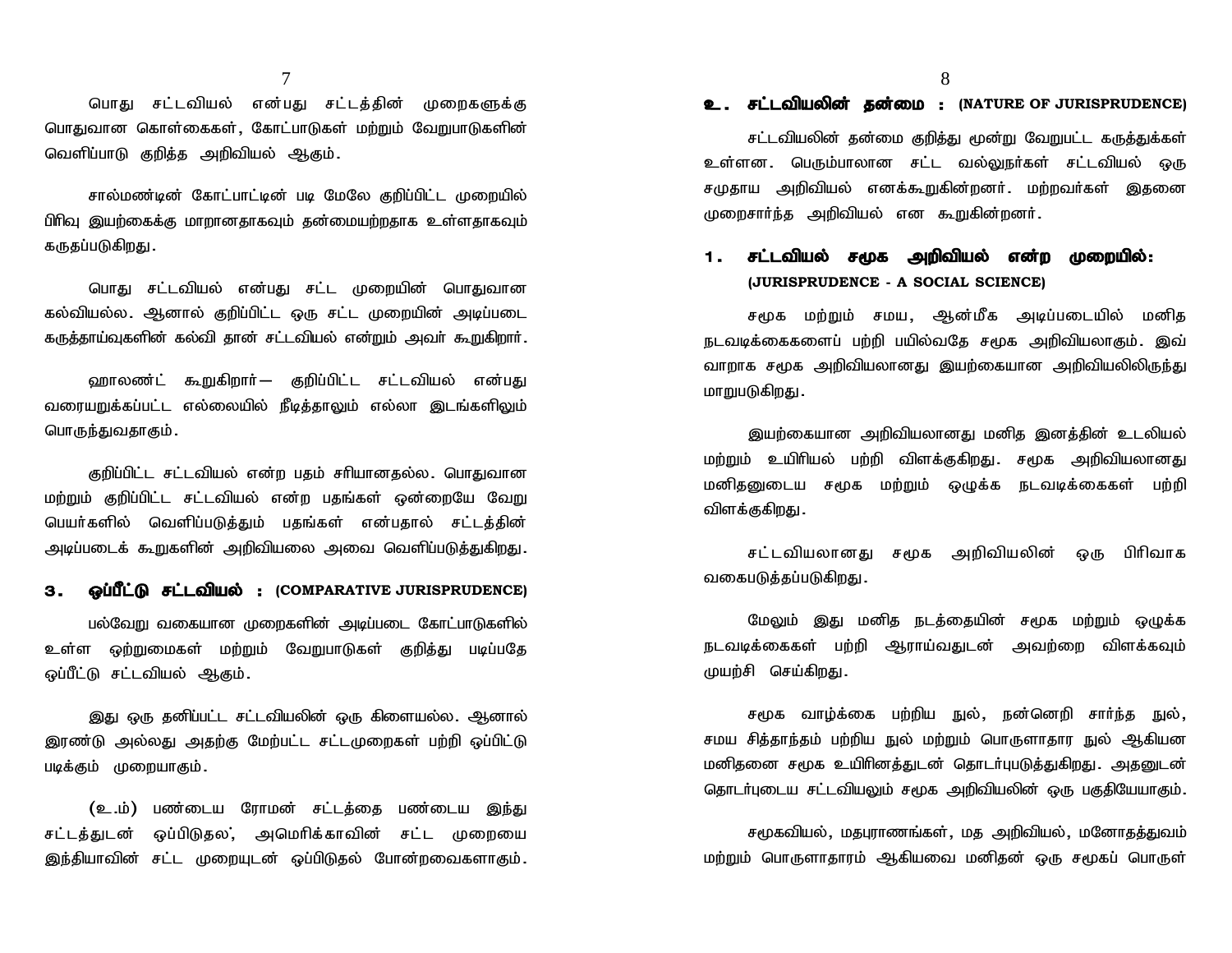9<br>என்றும் அதனால் அவன் சமூக அறிவியலின் பகுதியாக<br>சட்டவியலுடன் தொடர்பு கொண்டுள்ளான் என்றும் கருதுகிறது. 9<br>என்றும் அதனால் அவன் சமூக அறிவியலின் பகுதியாக<br>சட்டவியலுடன் தொடர்பு கொண்டுள்ளான் என்றும் கருதுகிறது.

## 2. **சட்டவியல் முறைசார்ந்த அறிவியல் என்ற முறையில்: (JURISPRUDENCE - A FORMAL SCIENCE)** ilயலுடன் தொடா்பு கொண்டுள்ளான் என்றும் கருதுகிறது.<br>**சட்டவியல் முறைசாா்ந்த அறிவியல் என்ற முறையில்:**<br>(JURISPRUDENCE - A FORMAL SCIENCE)<br>இயங்கும் சட்டத்தின் (அரசுறுத்துச் சட்டம்) முறைசாா்ந்த<br>ilயலே சட்டவியலாகும் என சா்ஹாலந்து

**2. சட்டவியல் முறைசாா்ந்த அறிவியல் என்ற முறையில்:**<br>(JURISPRUDENCE - A FORMAL SCIENCE)<br>இயங்கும் சட்டத்தின் (அரசுறுத்துச் சட்டம்) முறைசாா்ந்த<br>அறிவியலே சட்டவியலாகும் என சா்ஹாலந்து கூறுகிறாா். சட்டம்<br>பற்றிய கல்வியில் இது ஒரு and the propertion of the comparation of the properties.<br>gw figure of Lunder in the properties of the sense of the sense of the equilibrity<br>geodial myster is a figure of the properties of the properties of the properties பல்பிசால்ப்படையிட்ட சி சல்வியக்க<br>இயங்கும் சட்டத்தின் (அரசுறுத்,<br>அறிவியலே சட்டவியலாகும் என சர்ஹ<br>பற்றிய கல்வியில் இது ஒரு முறைட்<br>முறை கல்வியாகும்.

முறைப்படியான அறிவியல் சில வலுவான விரிவுரைகளின்<br>pந்த அடிப்படை கொள்கைகளோடு ஆளுமை கொண்டிருக்கும்<br>ியல் ஆகும்.<br>இது முக்கிய விபர அறிவியலிலிருந்து பின்வரும் வகையில்<br>படுகிறது. முக்கிய விவர அறிவியல் வலுவான விபரங் கீழமைந்த அடிப்படை கொள்கைகளோடு ஆளுமை கொண்டிருக்கும் அறிவியல் ஆகும்.

கீழமைந்த அடிப்படை கொள்கைகளோடு ஆளுமை கொண்டிருக்கும்<br>அறிவியல் ஆகும்.<br>இது முக்கிய விபர அறிவியலிலிருந்து பின்வரும் வகையில்<br>வேறுபடுகிறது. முக்கிய விவர அறிவியல் வலுவான விபரங்<br>களுடன் மட்டுமே ஆளுமை செய்கிறது. அதுவே முறைப்படியான அறிவியல் ஆகும்.<br>இது முக்கிய விபர அறிவியலிலிருந்து பின்வரும் வகையில்<br>வேறுபடுகிறது. முக்கிய விவர அறிவியல் வலுவான விபரங்<br>களுடன் மட்டுமே ஆளுமை செய்கிறது. அதுவே முறைப்படியான<br>அறிவியல். அத்தகைய விபரங்களின் கீழமைந்த அடிப்படை இது முக்கிய விபர அறிவியலிலிருந்து பின்வரும் வகையில்<br>வேறுபடுகிறது. முக்கிய விவர அறிவியல் வலுவான விபரங்<br>களுடன் மட்டுமே ஆளுமை செய்கிறது. அதுவே முறைப்படியான<br>அறிவியல். அத்தகைய விபரங்களின் கீழமைந்த அடிப்படை<br>கொள்கைகளோட இது முக்கிய விபர அறிவியலிலிருந்து பின்வரும் வகையில்<br>வேறுபடுகிறது. முக்கிய விவர அறிவியல் வலுவான விபரங்<br>களுடன் மட்டுமே ஆளுமை செய்கிறது. அதுவே முறைப்படியான<br>அறிவியல். அத்தகைய விபரங்களின் கீழமைந்த அடிப்படை<br>கொள்கைகளோடு ஆளுமை செ ன் மட்டுமே ஆளுமை செய்கிறது. அதுவே முறைப்படியான<br>iியல். அத்தகைய விபரங்களின் கீழமைந்த அடிப்படை<br>'கைகளோடு ஆளுமை செய்கிறது.<br>சட்டவியல் என்பது ஒரு முறைப்படியான அறிவியல் ஆகும்.<br>னில் இது அனைத்து முக்கிய சட்ட முறைகளுக்கு பொது

அறிவியல் .அத்தகைய விபரங்களின் கீழமைந்த அடிப்படை<br>கொள்கைகளோடு ஆளுமை செய்கிறது .<br>சட்டவியல் என்பது ஒரு முறைப்படியான அறிவியல் ஆகும் .<br>ஏனெனில் இது அனைத்து முக்கிய சட்ட முறைகளுக்கு பொது<br>வான சில பொது அடிப்படை விபரங்களான சொத்து, ச சட்டவியல் என்பது ஒரு முறைப்படியான அறிவியல் ஆகும்.<br>ஏனெனில் இது அனைத்து முக்கிய சட்ட முறைகளுக்கு பொது<br>வான சில பொது அடிப்படை விபரங்களான சொத்து, சொத்துரிமை,<br>உடைமை, உரிமை மூலம் பொறுப்பு நிலை போன்றவற்றின்<br>கீழமைந்த நோக்கங்கள் மற சட்டவியல் என்பது ஒரு முறைப்படியான அறிவியல் ஆகும்.<br>ஏனெனில் இது அனைத்து முக்கிய சட்ட முறைகளுக்கு பொது<br>வான சில பொது அடிப்படை விபரங்களான சொத்து, சொத்துரிமை,<br>உடைமை, உரிமை மூலம் பொறுப்பு நிலை போன்றவற்றின்<br>கீழமைந்த நோக்கங்கள் மற ஏனெனில் இது அனை<br>வான சில பொது அடிப்ப<br>உடைமை, உரிமை <sub>(</sub><br>கீழமைந்த நோக்கங்கள்<br>செய்கிறது.

சட்டவியல் என்பது சட்ட அடிப்படைக் கொள்கைகளை அறியும் ஆரம்ப அறிவியல் என சா் சால்மண்ட் கூறுகிறாா். அதாவது செய்கிறது .<br>சட்டவியல் என்பது சட்ட அடிப்படைக் கொள்கைகளை அறியும்<br>ஆரம்ப அறிவியல் என சா் சால்மண்ட் கூறுகிறாா். அதாவது<br>பொது கருத்துப் படிவங்களான சொத்து ,ஒப்பந்தம் ,உடைமை ,<br>சொத்துரிமை போன்றவற்றோடு பற்றீடு கொள்வதால் வளா்ச்சியுற் சட்டவியல் என்பது சட்ட அடிப்படைக் கொள்கைகளை அறியும்<br>ஆரம்ப அறிவியல் என சா் சால்மண்ட் கூறுகிறாா். அதாவது<br>பொது கருத்துப் படிவங்களான சொத்து, ஒப்பந்தம், உடைமை,<br>சொத்துாிமை போன்றவற்றோடு பற்றீடு கொள்வதால் வளா்ச்சியுற்ற<br>உாிமையியல் சட்டவியல் என்பது சட்ட அடிப்படைக் கொள்கைகளை அறியும்<br>ஆரம்ப அறிவியல் என சா் சால்மண்ட் கூறுகிறாா். அதாவது<br>பொது கருத்துப் படிவங்களான சொத்து, ஒப்பந்தம், உடைமை,<br>சொத்துரிமை போன்றவற்றோடு பற்றீடு கொள்வதால் வளா்ச்சியுற்ற<br>உரிமையியல்

# $10$ <br>**ஊ. சட்டவியலும், பிற இயல்களுடன் அதன் தொடர்பும்**<br>[JURISPRUDENCE AND ITS RELATION WITH OTHER **[JURISPRUDENCE AND ITS RELATION WITH OTHER SUBJECTS] 24. சட்டவியலும், பிற இயல்களுடன் அதன்**<br>[JURISPRUDENCE AND ITS RELATION W<br>SUBJECTS]<br>1. **விளக்கம்:** (Definitions of Jurisprudence)<br>இட்<sup>டுயுள்</sup> செய்த் சோமானியர் நட்டவிய

புபடிபாகிசிப்பிட்டை AND ITS RELATION WITH OTHER<br>SUBJECTS]<br>பிளக்கம்: (Derinitions or Jurisprudence)<br>உட்பியன் எனும் ரோமானியச் சட்டவியலாளர் சட்ட<br>லன்பகடமனிகம் மற்றும் கெய்வீகம் சார்ந்க அறிவ என்றும் **1. விளக்கம்: (D**erinitions or Jurisprudence)<br>உட்பியன் எனும் ரோமானியச் சட்டவியலாளர் சட்ட<br>வியலென்பது மனிதம் மற்றும் தெய்வீகம் சார்ந்த அறிவு என்றும்<br>நீகிநெறி மற்றும் அகன்கிரிபு சார்ந்க இயல் என்றும் கூறுகிறார். **1. விளக்கம்: (D**ermrrions or **J**urisprudence)<br>உட்பியன் எனும் ரோமானியச் சட்டவியலாளர் சட்ட<br>வியலென்பது மனிதம் மற்றும் தெய்வீகம் சார்ந்த அறிவு என்றும்<br>நீதிநெறி மற்றும் அதன்திரிபு சார்ந்த இயல் என்றும் கூறுகிறார். உடபியன எனும ரோமானியச சடடவியலாளா சடட<br>லன்பது மனிதம் மற்றும் தெய்வீகம் சார்ந்த அறிவு என்றும்<br>றி மற்றும் அதன்திரிபு சார்ந்த இயல் என்றும் கூறுகிறார்.<br>ஜுலியஸ் ஸ்டோன் என்பார் சட்டவியலென்பது ஒரு<br>எினின் மிகையான இயலாகம் என்றும். கற

வழக்கரிஞரின் மிகையான இயலாகும் என்றும், தற்தால நடை டமுறை அறிவிற்கேற்ப சட்டம் சாராத பிற துறைகளிலிருந்த பெறப்பட்ட சட்டம்சாா்பான கொள்கைநெறிகளும் விளக்கமுறைகளும் பயன்பாட்டு வழக்கரிஞரின் மிகையான இயலாகும் என்றும், தற்தால நகை<br>டமுறை அறிவிற்கேற்பசட்டம் சாராத பிற துறைகளிலிருந்த பெறப்பட்ட<br>சட்டம்சார்பான கொள்கைநெறிகளும் விளக்கமுறைகளும் பயன்பாட்டு<br>விளைவுகளும் வழக்கறிஞரால் ஆய்வு செய்யப்படுதலே<br>சட்டவியலா டமுறை அறிவிற்கேற்ப சட்டம் சாராத பிற துறைகளிலிருந்த வே<br>சட்டம்சாா்பான கொள்கைநெறிகளும் விளக்கமுறைகளும் பய<br>விளைவுகளும் வழக்கறிஞரால் ஆய்வு செய்யப்ப<br>சட்டவியலாகும் என்றும் உரைக்கிறாா். சாாபான கொளகைநெறிகளும விளக்கமுறைகளும் பயன்பாட்டு<br>ாவுகளும் வழக்கறிஞரால் ஆய்வு செய்யப்படுதலே<br>1ியலாகும் என்றும் உரைக்கிறார்.<br>ஆஸ்டினின் கருத்துப்படி, சட்டவியல் என்பது நேர்மறைச்<br>6 பற்றியே பேசுகிறகு. அல்டின் சட்டவியலைப் விளைவுகளும் வழக்கறிஞரால் ஆய்வு செய்யப்படுதலே<br>சட்டவியலாகும் என்றும் உரைக்கிறார்.<br>ஆஸ்டினின் கருத்துப்படி, சட்டவியல் என்பது நேர்மறைச்<br>சட்டம் பற்றியே பேசுகிறது. ஆஸ்டின் சட்டவியலைப்

பொதுச்சட்டவியல், சிறப்புச் சட்டவியல் என இரண்டாகப் பிரித்துள்ளார்.

சர். தாமஸ் ஏராஸ்கின் ஹாலந்தின் கருத்துப்படி, 'சட்டவியல் சடடம பறறியே பேசுகிறது. ஆஸ்டின சடடவியலைப்<br>பொதுச்சட்டவியல், சிறப்புச் சட்டவியல் என இரண்டாகப் பிரித்துள்ளாா்.<br>சா். தாமஸ் ஏராஸ்கின் ஹாலந்தின் கருத்துப்படி, 'சட்டவியல்<br>என்பது நோ்மறைச் சட்டம்பற்றிய சிறப்பு அறிவியலாகும்'.

ஜான் சால்மண்ட் என்பாரின் கருத்துப்படி, 'சட்டவியல் என்பது rண்பது நோ்மறைச் சட்டம்பற்றிய சிறப்பு அறிவியலாகும்'.<br>ஜான் சால்மண்ட் என்பாாின் கருத்துப்படி, 'சட்டவியல்<br>சட்டம் பற்றிய அறிவியலாகும்'.(Science of Law).

ஜி. டபிள்யு. பேட்டன் கருத்துப்படி, சட்டவியலென்பது குறிப்பிட்ட ஜான சாலமணட எனபாான கருத்துப்படி, `சட்டவியல் என்பது<br>சட்டம் பற்றிய அறிவியலாகும்`.(Science of Law).<br>ஜி. டபிள்யு. பேட்டன் கருத்துப்படி, சட்டவியலென்பது குறிப்பிட்ட<br>வகையில் பெறும் ஆராய்ச்சி அறிவாகும். அது ஒரு குறிப்பிட்ட நாட்டின் சட்டம் பற்றியதல்ல. அதன் பொது நெறிகள் சார்ந்ததாகும்.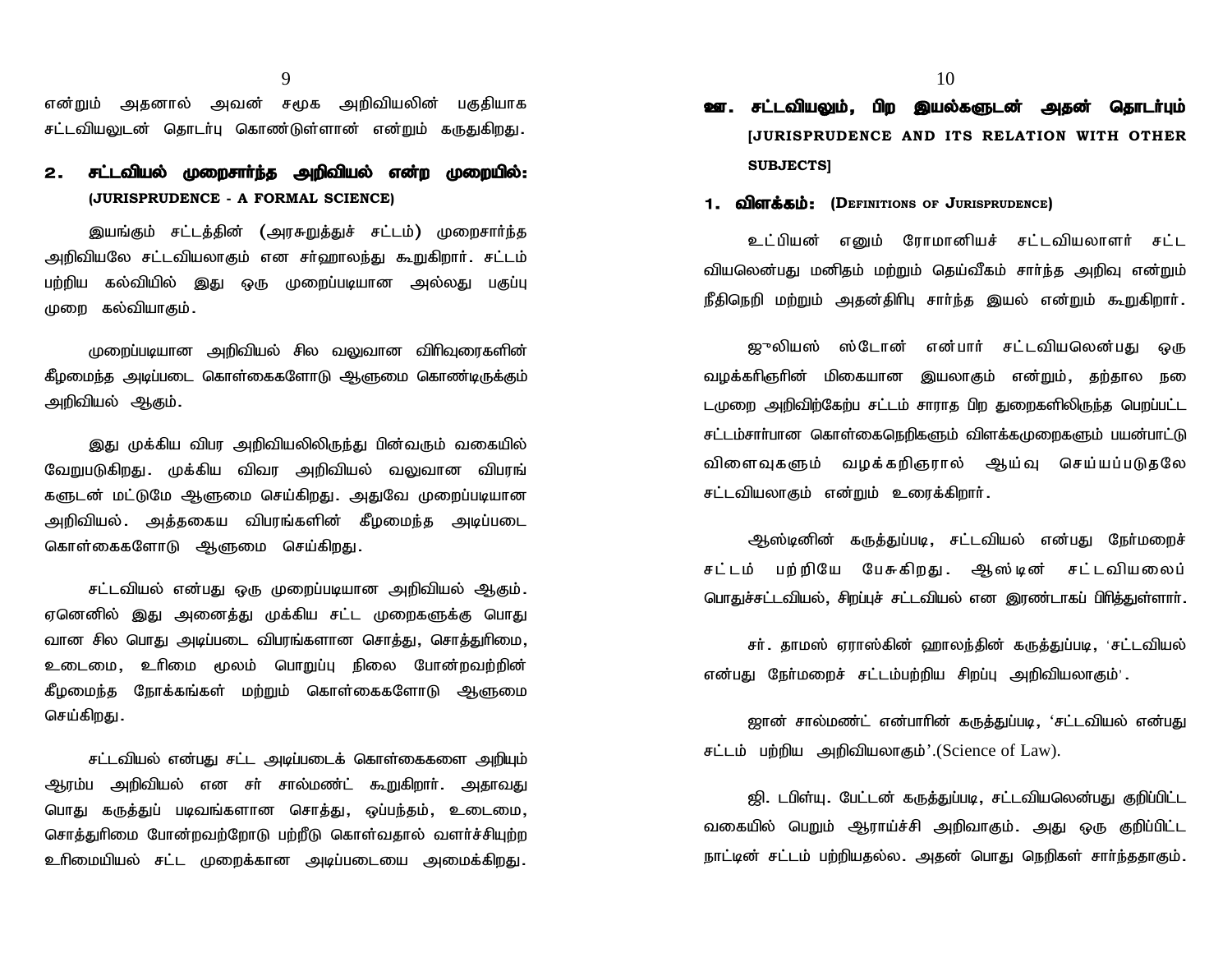## 2. **சட்டவியலும் பிற சமூகவியல்களுடன் அதன் தொடர்பும் [RELATIONS OF JURISPRUDENCE WITH OTHER SOCIAL SCIENCES]**

11<br>**சட்டவியலும் பிற சமூகவியல்களுடன் அதன் தொடா்பும்**<br>[RELATIONS OF JURISPRUDENCE WITH OTHER SOCIAL SCIENCES]<br>சட்டவியலுடன் பல்வேறு துறைசாா்ந்த இயல்கள் மிகுந்த<br>r்புடையனவாக அமைந்துள்ளன. கொடர்படையனவாக அமைந்குள்ளன.

**[R**elations or Jurisprudence with other social sciences]<br>சட்டவியலுடன் பல்வேறு துறைசார்ந்த இயல்கள் மிகுந்த<br>iபுடையனவாக அமைந்துள்ளன.<br>பேட்டன் என்பாரின் கூற்றுப்படி, நவீன சட்டவியல் சமூக<br>களுடனும் தத்துவ இயலுடனும் சட்டவியலுடன் பல்வேறு துறைசார்ந்த இயல்கள் மிகுந்த<br>தொடர்புடையனவாக அமைந்துள்ளன.<br>இயல்களுடனும் தத்துவ இயலுடனும் தொடர்புடையதாக<br>இயல்களுடனும் தத்துவ இயலுடனும் தொடர்புடையதாக<br>அமைந்துள்ளது. வரலாற்று நிகழ்வுகளை ஆராய்ந்து அறிந்து, தொடர்புடையனவாக அமைந்துள்ளன.<br>மேட்டன் என்பாரின் கூற்றுப்படி, நவீன சட்டவியல் சமூக<br>இயல்களுடனும் தத்துவ இயலுடனும் தொடர்புடையதாக<br>அமைந்துள்ளது. வரலாற்று நிகழ்வுகளை ஆராய்ந்து அறிந்து,<br>முரண்பாடுடைய பல சட்டப்பிரிவுகளின் சாரத்தினின் முரண்பாடுடைய பல சட்டப்பிரிவுகளின் சாரக்கினின்றும் முறையான பேட்டன் என்பாரின் கூற்றுப்படி, நவீன சட்<br>இயல்களுடனும் தத்துவ இயலுடனும் தொ<br>அமைந்துள்ளது. வரலாற்று நிகழ்வுகளை ஆராட<br>முரண்பாடுடைய பல சட்டப்பிரிவுகளின் சாரத்தினின்<br>கட்டமைப்பொன்றை அது உருவாக்குகிறது.

ஹார்வர்டு சட்டக்கல்விநிலையத்தினைச் சார்ந்த ரோஸ்கோ பவுண்டு என்பாரின் கருத்துப்படி, 'சட்டவியல், நன்னடத்தை நெறிகள், பொருளியல், அரசியல் மற்றும் சமூகவியல் இவையனைத்தும் அடிப்படையில் வெவ்வேறு வகையினைச் சார்ந்தது ஆயினும் ஒன்றிற்கொன்று தழுவியும், ஒன்றிற்கொன்று தொடர்புடையதாகவும் mikfpd ;wd. <sub>காரு</sub>ள்கை நிலை மந்தும் எருக்கைக்கு திரையில் வெவ்வேறு வகையினைச் சார்ந்தது ஆயினும்<br>ஒன்றிற்கொன்று தழுவியும், ஒன்றிற்கொன்று தொடர்புடையதாகவும்<br>அமைகின்றன .<br>**i) சட்டவியல் மற்றும் சமூகவியலுக்கிடையிலான தொடர்பு**<br>**(RELATION BETWEEN** 

## **(RELATION BETWEEN JURISPRUDENCE AND SOCIOLOGY)**

சமூகவியல் சார்ந்த சட்டவியல் சமூகவியலின் சாராம்சங்களையே சாா்ந்துள்ளது. சமூகத்தின் மீதான சட்டத்தின் தாக்கத்தைப் பற்றியும் (RELATION BETWEEN JURISPRUDENCE AND SOCIOLOGY)<br>சமூகவியல் சார்ந்த சட்டவியல் சமூகவியலின் சாராம்சங்களையே<br>சார்ந்துள்ளது. சமூகத்தின் மீதான சட்டத்தின் தாக்கத்தைப் பற்றியும்<br>குறிப்பாக சமூக மேம்பாட்டினைப் பற்றியும் அது உரைக்கின்ற சமூகவியல் சாா்ந்த சட்டவிய<br>சாா்ந்துள்ளது .சமூகத்தின் மீதா $\sigma$ குறிப்பாக சமூக மேம்பாட்டினைப்<br>குறிப்பாக சமூக மேம்பாட்டினைப்<br>எடுத்துக்காட்டாக

1. சட்டவியலின் ஒரு கூறான குற்றங்களைப்பற்றி அறிய முற்படும் போது, அக்குற்றங்களின் காரணிகள் பெரும்பாலும் சமூகவியல் iதுக்காட்டாக :<br>சட்டவியலின் ஒரு கூறான குற்றங்களைப்பற்றி அறிய முற்படும்<br>போது, அக்குற்றங்களின் காரணிகள் பெரும்பாலும் சமூகவியல்<br>சாா்ந்தவையாகவே அமைகின்றன . இவற்றின் நல்லன—<br>அல்லன பற்றி அறிந்தகொள்ள சமூகத்தைப் பற்றிய விழிபுணா அல்லன பற்றி அறிந்தகொள்ள சமூகத்தைப் பற்றிய விழிப்புணர்வும், தெளிவான நோக்கும் இன்றியமையாதனவையாகும்.

- 2. சிறைத்துறை நெறிமுறைகள் மேம்பாடுபற்றியும், சமூகக்குற்றங்கள் தடுப்புப் பற்றியும் சட்டவியலில் ஆராயப்படும் பிரச்சனைகளுக்குச் சமூகவியல் தீர்வளிக்கிறது.
- 3. சட்டம் சார்ந்த எல்லா விஷயங்களிலும் சமூகம் சார்ந்த நடை முறைகள் உள்ளன. குற்றங்களின் பல காரணிகள் சமூகம் ் -<br>சமூகவியல் தீர்வளிக்கிறது.<br>சட்டம் சார்ந்த எல்லா விஷயங்களிலும் சமூகம் சார்ந்த நடை<br>முறைகள் உள்ளன. குற்றங்களின் பல காரணிகள் சமூகம்<br>சார்ந்தவையே குற்றத்தடுப்பு முறைகளுக்கும், சிறைத்துறை<br>நெறிமுறை மேம்பாட்டிற்கும் சட்டம் இயற் ு<br>சட்டம் சாா்ந்த எல்லா விஷயங்களிலும் சமூகம் சாா்ந்த நடை<br>முறைகள் உள்ளன. குற்றங்களின் பல காரணிகள் சமூகம்<br>சாா்ந்தவையே குற்றத்தடுப்பு முறைகளுக்கும், சிறைத்துறை<br>தெறிமுறை மேம்பாட்டிற்கும் சட்டம் இயற்றுபவா்களுக்குச்<br>சமூகவியல் து சமூகவியல் துணைபுரிகிறது.
- 4. தண்டனைகளின் காரணங்கள் நோக்கங்கள் மற்றும் கோட்பாடுகள் இவையனைத்திலும் சமூகக் கோட்பாடுகள் உள்ளடங்கியுள்ளன. பல்வேறு தண்டனை முறைகளிலும் சமூகவியல் பங்களிக்கின்றது.
- 5. சட்டவியற்கல்வி மற்றும் ஆராய்ச்சிக்கு சமூகவியற் கல்வியானது ஒரு புதிய கண்ணோட்டத்தை வழங்குகிறது.
- 6. சட்டம்சார் சமூகவியலில் சமூகத்தின் நிலை வலியுறுத்தப்படுகிறது. சட்டவியற்கல்வி மற்றும் ஆராய்ச்சிக்கு சமூகவியற் கல்வியானது<br>ஒரு புதிய கண்ணோட்டத்தை வழங்குகிறது.<br>சட்டம்சாா் சமூகவியலில் சமூகத்தின் நிலை வலியுறுத்தப்படுகிறது.<br>ஆயினும் சமூகவியல் சாா்ந்த சட்டவியலில் சட்டத்திற்கும்<br>சமூகத்திற சமூகத்திற்குமான தொடர்பு வலியுறுத்தப்படுகிறது.
- 7. சட்டம்சாா் சமூகவியலானது சமூகவியலின் ஒரு அங்கமாகும். சட்டம், சட்ட நிறுவனங்கள் இவையனைக்கையும் சமூகக் சமூகத்திற்குமான தொடா்பு வலியுறுத்தப்படுகிறது.<br>சட்டம்சாா் சமூகவியலானது சமூகவியலின் ஒரு அங்கமாகும்.<br>சட்டம், சட்ட நிறுவனங்கள் இவையனைத்தையும் சமூகக்<br>கோட்பாடுகள் மற்றும் நெறிமுறைகள், வகைகள் மற்றும்<br>நோக்கங்கள் இவற்றின் பின்னனிய நோக்கங்கள் இவற்றின் பின்னனியில் ஆராய்ந்தறிகிறது. r ; சட்டம்சார் சமூகவியலானது சமூகவியலான ஒரு அங்கமாகும் .<br>சட்டம், சட்ட நிறுவனங்கள் இவையனைத்தையும் சமூகக்<br>கோட்பாடுகள் மற்றும் நெறிமுறைகள், வகைகள் மற்றும்<br>நோக்கங்கள் இவற்றின் பின்னனியில் ஆராய்ந்தறிகிறது .<br>**ii) சட்டவியல் மற்று**
- **(RELATION BETWEEN JURISPRUDENCE AND PSYCHOLOGY)** நோக்கங்கள் இவற்றின் பின்னனியில் ஆராய்ந்தறிகிறது.<br>**ii) சட்டவியல் மற்றும் உளவியலுக்கிடையிலான தொடா்பு:**<br>**(R**ELATION BETWEEN JURISPRUDENCE AND **P**SYCHOLOGY)<br>1. உளவியல் என்பது மனம் மற்றும் நடத்தை சாா்ந்த<br>அறிவியலாகும். மனிதமனம்
- அறிவியலாகும். மனிதமனம் பற்றிய தெளிவான முழுமையான **சட்டவாயல் மற்றும் உள்வாயலுக்கிடையாலான தொடாபு:**<br>(Relation between Jurisprudence and Psychology)<br>உளவியல் என்பது மனம் மற்றும் நடத்தை சார்ந்த<br>அறிவியலாகும். மனிதமனம் பற்றிய தெளிவான முழுமையான<br>அறிவே அதனைச் சார்ந்த அறிவியல் பற்ற அளிக்க இயலும். எனவே, இப்பிரிவு சட்டவியலையும் சார்ந்தே உளவியல் என்பது ம<br>அறிவியலாகும். மனிதமன<br>அறிவே அதனைச் சாா்ந்<br>அளிக்க இயலும். எனவே<br>இருக்கிறது.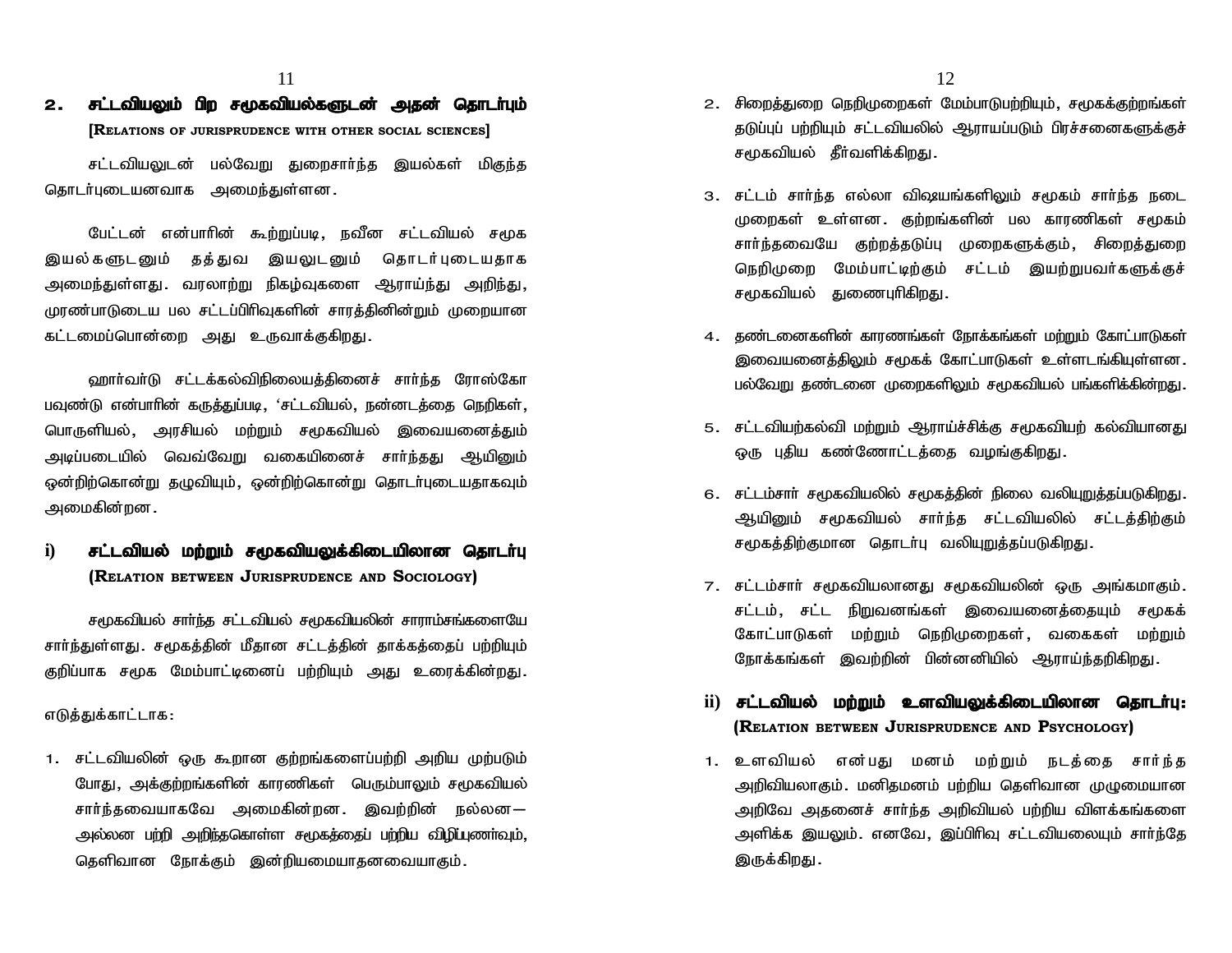- 2. குற்றவியல் சட்டப்பிரிவில், குற்றங்களின் பின்னனியில் இருக்கும் மனத்தின் நிறை, குறைகளை ஆராய்ந்து அறிய பெரும் வாய்ப்பு அமைந்துள்ளது. 2. குற்றவியல் சட்டப்பிரிவில், குற்றங்களின் பின்னனியில் இருக்கும்<br>மனத்தின் நிறை, குறைகளை ஆராய்ந்து அறிய பெரும்<br>வாய்ப்பு அமைந்துள்ளது.<br>3. குறிப்பிட்ட வழக்கில் வழங்கப்படவேண்டிய தண்டனையின்<br>தன்மை குறித்தும், குறிப்பிட்ட சில சம
- 3. குறிப்பிட்ட வழக்கில் வழங்கப்படவேண்டிய தண்டனையின்<br>- தன்மை குறித்தும், குறிப்பிட்ட சில சமூகச் சூழலில் குற்றங்கள் மற்றச் சூழலைவிடக் கூடுகலாக இருப்பது ஏன் என ஆராயவும். குற்றவாளியின் மனம் குற்றமிழைத்தலினால் நிறைவு பெறுகிறதா என்பது பற்றியும், குற்றவாளியின் தன்மை, குற்றத்தின் தன்மை தன்மை குறித்தும், குறிப்பிட்ட சில சமூகச் சூழலில் குற்றங்கள்<br>மற்றச் சூழலைவிடக் கூடுதலாக இருப்பது ஏன் என ஆராயவும்,<br>குற்றவாளியின் மனம் குற்றமிழைத்தலினால் நிறைவு பெறுகிறதா<br>என்பது பற்றியும், குற்றவாளியின் தன்மை, குற்றத்தின் தன குற்றவியலும் உளவியலும் விளைவுடன் ஆராய்கின்றன. என்பது பற்றியும், குற்றவாளியின் தன்மை, குற்றத்தின் தன்மை<br>மற்றும் காரணிகள் போன்ற பொருள்களைப் பற்றியும்<br>குற்றவியலும் உளவியலும் விளைவுடன் ஆராய்கின்றன.<br>4. குற்ற அறிவியலில் உளவியல் பெரும்பங்கு வகிக்கிறது.<br>குற்றவாளியைப
- குற்றவாளியைப் பற்றியும் குற்றமனத்தின் தன்மை பற்றியும் அறிந்துகொள்வது வழக்கறிஞரின் கடமையாகும். 4. குற்ற அறிவியலில் உளவியல் பெரும்பங்கு வகிக்கிறது.<br>குற்றவாளியைப் பற்றியும் குற்றமனத்தின் தன்மை பற்றியும்<br>அறிந்துகொள்வது வழக்கறிஞரின் கடமையாகும்.<br>5. குற்றவாளியின் புறச்செயல்களும் நடவடிக்கைகளுமே<br>குற்றவியலில் ஆராயப்படுகின்ற
- குற்றவியலில் ஆராயப்படுகின்றன. அவரது எண்ணங்களும் அறிந்துகொள்வது வழக்கறிஞரின் கடமையாகும்.<br>குற்றவாளியின் புறச்செயல்களும் நடவடிக்கைகளுமே<br>குற்றவியலில் ஆராயப்படுகின்றன. அவரது எண்ணங்களும்<br>மனவியலும் ஆராயப்படுவதில்லை. ஆயின், உளவியல்<br>ஆராய்ச்சியாளர்களில் கண்டுபிடிப்புகளால் குற்றவ குற்றவாளியின் புறச்செயல்களும் நடவடிக்கைகளுமே<br>குற்றவியலில் ஆராயப்படுகின்றன. அவரது எண்ணங்களும்<br>மனவியலும் ஆராயப்படுவதில்லை. ஆயின், உளவியல்<br>ஆராய்ச்சியாளர்களில் கண்டுபிடிப்புகளால் குற்றவியலும்<br>பயன்பெற்றுள்ளது. 5. குற்றவாளியின் புறச்செயல்களும் நடவடிக்கைகளுமே<br>குற்றவியலில் ஆராயப்படுகின்றன. அவரது எண்ணங்களும்<br>மனவியலும் ஆராயப்படுவதில்லை. ஆயின், உளவியல்<br>ஆராய்ச்சியாளர்களில் கண்டுபிடிப்புகளால் குற்றவியலும்<br>பயன்பெற்றுள்ளது.<br>iii) **சட்டவிய** குந்துக்கலை ஆராய்படுவதில்லை. ஆயின், உளவியல்<br>மனவியலும் ஆராயப்படுவதில்லை. ஆயின், உளவியல்<br>ஆராய்ச்சியாளர்களில் கண்டுபிடிப்புகளால் குற்றவியலும்<br>பயன்பெற்றுள்ளது.<br>**iii) சட்டவியலும் நன்னெறிகலுக்கிடையிலான தொடர்பு:**<br>**[R**ELATION BET
- **[RELATION BETWEEN JURISPRUDENCE AND ETHICS]**
- 1. நன்னெறி என்பது மனித நடக்தையின்பாற்பட்ட அறிவியற் பிரிவாகும். மனிதன் எங்ஙனம் <u>நடந்து</u> கொள்கிறான், உன்னத மான நன்னடத்தை என்பது எது என்பது போன்றவற்றை இந்தப் பிரிவு பூடைகாலா மசாலமைக்கையின் பார்க்கு<br>நன்னெறி என்பது மனித நடத்தையின்பாற்பட்ட அறிவியற் பிரிவாகும்.<br>மனிதன் எங்ஙனம் நடந்து கொள்கிறான், உன்னத மான<br>தீர்மானிக்கிறது. உன்னதமான நன்னடத்தை என்பதும்<br>தீர்மானிக்கிறது. உன்னதமான நன்னடத்தை என் நேர்மறையான நன்னெறி என்பதும் இருவகைப் பட்டவையாகும்.
- 2. பெரும்பாலான நோக்கின்படி மனிதனின் நன்னடக்கை மர்மும் நன்னெறியினை இந்த இயல் தீர்மானிக்கிறது. பொதுக்கருத்து

இடத்திற்கு இடம் மாறுபடுகிறது. இஃது காலத்திற்கு ஏற்பவும், மக்களுக்கு ஏற்பவும் மாறுபடுகின்றது.

- திடத்திற்கு இடம் மாறுபடுகிறது. இஃது காலத்திற்கு ஏற்பவும்,<br>மக்களுக்கு ஏற்பவும் மாறுபடுகின்றது.<br>3. நேர்மறை நன்னெறியானது சட்டத்தின் வாயிலாகவே<br>வலியுறுத்தப்படுகிறது. இதனையொட்டியே சட்டவியலும் இடத்திற்கு இடம் மாறுபடுகிறது. இஃது காலத்திற்கு ஏற்பவும்,<br>மக்களுக்கு ஏற்பவும் மாறுபடுகின்றது.<br>நேர்மறை நன்னெறியானது சட்டத்தின் வாயிலாகவே<br>வலியுறுத்தப்படுகிறது. இதனையொட்டியே சட்டவியலும்<br>அமைகிறது. நேர்மறை நன்னெறியென்பது நல்லதொ மக்களுக்கு ஏற்பவும் மாறுபடுகின்றது.<br>நேர்மறை நன்னெறியானது சட்டத்தின் வாயிலாகவே<br>வலியுறுத்தப்படுகிறது. இதனையொட்டியே சட்டவியலும்<br>அமைகிறது. நேர்மறை நன்னெறியென்பது நல்லதொரு<br>மனிதனின் நல்ல செயல்களை மட்டும் சார்ந்திருப்பதல்ல. நேர்மறை நன்னெறியானது சட்டத்தின் வாயிலாகவே<br>வலியுறுத்தப்படுகிறது. இதனையொட்டியே சட்டவியலும்<br>அமைகிறது. நேர்மறை நன்னெறியென்பது நல்லதொரு<br>மனிதனின் நல்ல செயல்களை மட்டும் சார்ந்திருப்பதல்ல.<br>சமூகத்தின் ஒட்டுமொத்த நன்னெறியினை வலியு சமூகத்தின் ஒட்டுமொத்த நன்னெறியினை வலியுறுத்தும் வண்ணம் ஸ்திரமான கருவியாகப் பயன்படவேண்டும். மனிதனின் நல்ல செயல்களை மட்டும் சார்ந்திருப்பதல்ல.<br>சமூகத்தின் ஒட்டுமொத்த நன்னெறியினை வலியுறுத்தும்<br>வண்ணம் ஸ்திரமான கருவியாகப் பயன்படவேண்டும்.<br>4. சட்டத்தின்பாற்பட்ட நன்னெறி மற்றும் நற்கருத்துக்களை<br>ஆராய்வதே சட்டவியலின் நோக்
- சமூகத்தின் ஒட்டுமொத்த நன்னெறியினை வலியுறுத்தும்<br>வண்ணம் ஸ்திரமான கருவியாகப் பயன்படவேண்டும்.<br>சட்டத்தின்பாற்பட்ட நன்னெறி மற்றும் நற்கருத்துக்களை<br>ஆராய்வதே சட்டவியலின் நோக்கமாகும். சமூகத்தின்<br>ஒட்டுமொத்த மனச்சாட்சியினைப் பிரதி வண்ணம் ஸ்திரமான கருவியாகப் பயன்படவேண்டும்.<br>சட்டத்தின்பாற்பட்ட நன்னெறி மற்றும் நற்கருத்துக்களை<br>ஆராய்வதே சட்டவியலின் நோக்கமாகும். சமூகத்தின்<br>ஒட்டுமொத்த மனச்சாட்சியினைப் பிரதிபலிக்கும் வகையில்<br>தேவைப்படும் மாற்றங்களுக்கான ஆலோ தேவைப்படும் மாற்றங்களுக்கான ஆலோசனைகளையும் அது சட்டத்தின்பாற்பட்ட நன்<br>ஆராய்வதே சட்டவியண<br>ஒட்டுமொத்த மனச்சாட்ச்<br>தேவைப்படும் மாற்றங்களு<br>வழங்குகிறது. ஒட்டுமொத்த மனச்சாட்சியினைப் பிரதிபலிக்கும் வகையில்<br>தேவைப்படும் மாற்றங்களுக்கான ஆலோசனைகளையும் அது<br>வழங்குகிறது.<br>5. குற்றமென்று தீா்மானிக்கப்படாத நன்னெறிக்குப் புறம்பான<br>செயல்கள் பல உள்ளன. சட்டம் சிறு செயல்களைச் சட்டை
- தேவைப்படும் மாற்றங்களுக்கான ஆலோசனைகளையும் அது<br>வழங்குகிறது .<br>குற்றமென்று தீர்மானிக்கப்படாத நன்னெறிக்குப் புறம்பான<br>செயல்கள் பல உள்ளன சட்டம் சிறு செயல்களைச் சட்டை<br>செயல்கள் பல உள்ளன சட்டம் சிறு செயல்களைச் சட்டை<br>செய்வதில்ல வழங்குகிறது .<br>குற்றமென்று தீர்மானிக்கப்படாத நன்னெறிக்குப் புறம்பான<br>செயல்கள் பல உள்ளன .சட்டம் சிறு செயல்களைச் சட்டை<br>செய்வதில்லை .உதாரணமாக , பொய்யுரைப்பது என்பது<br>நன்னெறிக்கு ஒவ்வாதது . ஆயினும் அது குற்றமாகக் குற்றமென்று தீர்மானிக்கப்படாத நன்னெறிக்குப் புறம்பான<br>செயல்கள் பல உள்ளன. சட்டம் சிறு செயல்களைச் சட்டை<br>செய்வதில்லை. உதாரணமாக, பொய்யுரைப்பது என்பது<br>நன்னெறிக்கு ஒவ்வாதது. ஆயினும் அது குற்றமாகக்<br>கருதப்படுவதில்லை. கருகப்படுவகில்லை. ப்வதில்லை. உதாரணமாக, பொய்யுரைப்பது என்பது<br>·னெறிக்கு ஒவ்வாதது. ஆயினும் அது குற்றமாகக்<br>தப்படுவதில்லை.<br>நன்னெறிக்குப்புறம்பான அனைத்துச் செயல்களும்<br>றங்களே என்று கருத இயலாது. அதனைத் தீர்மானிக்கு

குற்றங்களே என்று கருத இயலாது. அதனைத் தீர்மானிக்கு கருதப்படுவதில்லை .<br>நன் னெறிக் குப்புறம் பான அனைத்துச் செயல் களும்<br>குற்றங்களே என்று கருத இயலாது . அதனைத் தீர்மானிக்கு<br>சமூகத்தினால் அங்கீகரிக்கப்படாத , சட்டத்திற்குப் புறம்பான<br>செயல்களாக அவை நன் னெறிக் குப்புறம்பான அனைத்துச் செயல் களும்<br>குற்றங்களே என்று கருத இயலாது. அதனைத் தீா்மானிக்கு<br>சமூகத்தினால் அங்கீகாிக்கப்படாத, சட்டத்திற்குப் புறம்பான<br>செயல்களாக அவை அமையவேண்டும். சட்டத்தினால்<br>தடைசெய்யப்பட்ட அனைத்துச் செய நன் னெறிக்குப்புறம்பான அனைத்துச் செயல்களும்<br>குற்றங்களே என்று கருத இயலாது. அதனைத் தீர்மானிக்கு<br>சமூகத்தினால் அங்கீகரிக்கப்படாத, சட்டத்திற்குப் புறம்பான<br>செயல்களாக அவை அமையவேண்டும். சட்டத்தினால்<br>தடைசெய்யப்பட்ட அனைத்துச் செயல் புறம்பானவையாகக் கருதப்பட இயலாது.

நீதிமன்றம், தண்டனை முறைகள், காவலர்கள், நீதிபதிகள் தடைசெய்யப்பட்ட அனைத்துச் செயல்களுமே நன்னெறிக்குப்<br>புறம்பானவையாகக் கருதப்பட இயலாது.<br>நீதிமன்றம், தண்டனை முறைகள், காவலர்கள், நீதிபதிகள்<br>போன்ற கருவிகளின் வாயிலாக நன்னெறிகளை<br>நடைமுறைப்படுத்த வேண்டியிருக்கின்றது. நடைமுறைப்படுக்க வேண்டியிருக்கின்றது.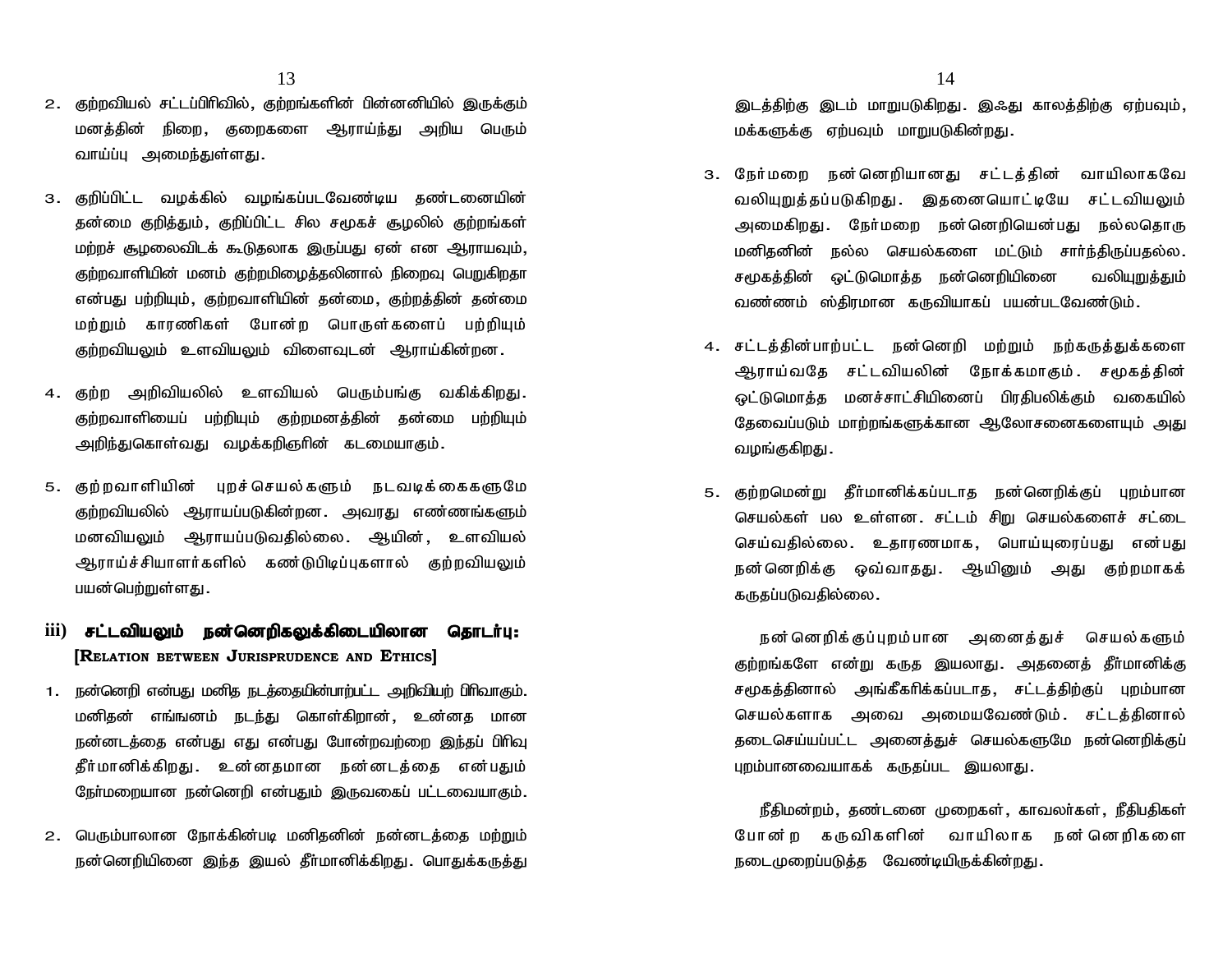15<br>6. சட்டமானது நன்னெறிகளைச் சாா்ந்தே இயற்றப்படவேண்டும்.<br>அது நன்னடத்தைக்குப் புறம்பானதாய் அமையக் கூடாது. சட்டமானது நன்னெறிகளைச் சார்ந்தே இயற்றப்படவேண்டும்.<br>அது நன்னடத்தைக்குப் புறம்பானதாய் அமையக் கூடாது.<br>நன்னெறியை வலியுறுத்தாத எந்தச் சட்டமும் சிறப்பானதாக 15<br>சட்டமானது நன்னெறிகளைச் சாா்ந்தே இயற்றப்படவேண்டும்.<br>அது நன்னடத்தைக்குப் புறம்பானதாய் அமையக் கூடாது.<br>நன்னெறியை வலியுறுத்தாத எந்தச் சட்டமும் சிறப்பானதாக<br>அமைவதில்லை. நன்னெறியானது நன்னடத்தை விதிகளைப் அமைவகில்லை. நன்னெறியானது நன்னடக்கை விகிகளைப் பற்றிக் கூறுகிறது. அவை வாழ்க்கையின் உயரிய உன்னதமான நெறிமுறைகளின் அடிப்படையில் அமைகின்றன. நலங்லிறமை வல்யுறுத்தாக எந்தச் சட்டமும் சுற்ப்பானதாக்<br>அமைவதில்லை. நன்னெறியானது நன்னடத்தை விதிகளைப்<br>பற்றிக் கூறுகிறது. அவை வாழ்க்கையின் உயரிய உன்னதமான<br>நெறிமுறைகளின் அடிப்படையில் அமைகின்றன.<br>**iv) சட்டவியலிற்கும் பொருளாதாரத்தி** அமைவதுல்லை. நன்னெறுயானது நன்னடத்தை வதுகளைப்<br>பற்றிக் கூறுகிறது. அவை வாழ்க்கையின் உயாிய உன்னதமான<br>நெறிமுறைகளின் அடிப்படையில் அமைகின்றன.<br>**iv) சட்டவியலிற்கும் பொருளாதாரத்திற்கும் இடையேயான<br> <b>தொடா்பு:[R**ELATION BETWEEN JURI

- 1. செல்வ வளத்தை உற்பத்தி செய்து பங்களிக்கவும் மனிதகுலத்தின் தேவைகளை நிறைவேற்றவும் மனிதனால் மேற்கொள்ளப்படும் முயற்சிகளைப் பொருளாதாரம் விளக்குகிறது. 1. செல்வ வளத்தை உற்பத்தி செய்து பங்களிக்கவும் மனிதகுலத்தின்<br>டேதவைகளை நிறைவேற்றவும் மனிதனால் மேற்கொள்ளப்படும்<br>முயற்சிகளைப் பொருளாதாரம் விளக்குகிறது.<br>2. பொருளாதாரம் செல்வத்தினைப்பற்றி ஆராயும் அறிவியற்<br>பிரிவாகும். சட்டவியல்
- பிரிவாகும். சட்டவியல் சட்டம் பற்றிய பிரிவாகும். எனினும் இரண்டிற்குமிடையே நெருங்கிய கொடர்பு உண்டு.

பெரும்பாலும், பொருளாதார விஷயங்கள் குற்றங்களுடன் தொடர்புடையவையாகக் திகம்கின்றன. பொருளாகாரச் சிக்கல்கள் அன்றாடம் எழுபவையாக உள்ளன. இக்ககு பிரச்சினைகளைச் சமாளிப்பகட சட்டமியற்றுபவர்களின் கடமையாகும்.

- 3. பொருளாதார நிபுணர்களின் நோக்கம் வாம்க்கைக் காக்கை மேம்படுத்துவதாகும். மனிதவளத்தின் தாத்தை மேம்படுத்துவதும் அவர்களின் நோக்கமாகும். சமூகப் பொருளாகார மேம்பாட்டிற் கான நடவடிக்கைகளை மேற்கொள்ள, சட்டமியற்றுபவர்களுக்குச் சட்டவியல் அறிவுறுத்துகிறது.
- 4. பொருளாதாரமும் சட்டவியலும் வாழ்க்கைத் தரத்தை மேம்படுத்து வதற்கு முயற்சிக்கின்றன. தொழிலாளர்களுக்கு நன்மை பயக்கக் கூடிய காப்பீடு, பேறுகாலப் பயன்கள், இழப்பீடு, போனஸ், விடுமுறை, தொழிற்சாலை இன்ன பிற விஷயங்கள் பற்றிய சட்டங்கள் இயற்றப்பட்டுள்ளன.
- 16<br>5. சமுதாய மேம்பாட்டிற்காகச் சட்டவியலும், பொருளியலும்<br>ஒன்றிற்கொன்று துணைபுரிகின்றன. ஒன்றிற்கொன்று குணைபரிகின்றன. 16<br>க. சமுதாய மேம்பாட்டிற்காகச் சட்டவியலும், பொருளியலும்<br>ஒன்றிற்கொன்று துணைபுரிகின்றன.<br>**v) <b>சட்டவியலுக்கும் சரித்திரத்திற்குமான தொடர்பு:**<br>[RELATION BETWEEN JURISPRUDENCE AND **H**ISTORY]
- **[RELATION BETWEEN JURISPRUDENCE AND HISTORY]**
- 1. வரலாறு அல்லது சரித்திரம் பண்டைக்கால நிகழ்வுகளையும், அதன் பல்வேறு தாக்கங்களையும் பற்றி ஆராய்கிறது. சட்ட வியலுக்கும் சரித்திரத்திற்கும் மிக நெருங்கிய தொடா்பு உண்டு **|R**ELATION BETWEEN **J**URISPRUDENCE AND **H**ISTORY]<br>வரலாறு அல்லது சரித்திரம் பண்டைக்கால நிகழ்வுகளையும்,<br>அதன் பல்வேறு தாக்கங்களையும் பற்றி ஆராய்கிறது. சட்ட<br>வியலுக்கும் சரித்திரத்திற்கும் மிக நெருங்கிய தொடர்பு உண்டு.<br>எனவே, ' 2. பிரியை பிரியை நிலைத்தி பில்வேறு தாக்கங்களையும் பற்றி ஆராய்கிறது. சட்ட வியலுக்கும் சரித்திரத்திற்கும் மிக நெருங்கிய தொடர்பு உண்டு.<br>வியலுக்கும் சரித்திரத்திற்கும் மிக நெருங்கிய தொடர்பு உண்டு.<br>எனவே, 'வரலாற்றுச் சட்டவியல்' குதல் பலையது தாக்கா<br>வியலுக்கும் சரித்திரத்திற்கு<br>எனவே, 'வரலாற்றுச் சட்<br>சட்டவியலின் பின்புலத்<br>வழங்குகிறது
- எனவே, 'வரலாற்றுச் சட்டவியல்' எனத் தனிப்பிரிவு உள்ளது.<br>2. சட்டவியலின் பின்புலத்தையும் வரலாற்றையும் சரித்திரம்<br>வழங்குகிறது**.**<br>vi) **சட்டவியலுக்கும் அரசியலுக்குமான தொடர்பு:**<br>**[R**ELATION BETWEEN JURISPRUDENCE AND **P**OLITICS]
- **[RELATION BETWEEN JURISPRUDENCE AND POLITICS]**
- 1. சட்டவியலானது ஒருபுறம் தத்துவ இயலுடனும், மற்றொருபுறத்தில் அரசியலுடனும் தொடர்புடையது.
- RELATION BETWEEN JURISPRUDENCE AND POLITICS]<br>1. சட்டவியலானது ஒருபுறம் தத்துவ இயலுடனும், மற்றொருபுறத்தில்<br>அரசியலுடனும் தொடர்புடையது.<br>2. அரசுசார் நிறுவனங்களின் தன்மைபற்றி அரசியல்<br>எடுத்தியம்புகிறது. அரசியலின்படி நெறிப்பட எடுத்தியம்புகிறது. அரசியலின்படி நெறிப்படுத்தப்பட்ட சமுதாயத்தில் சட்டமாகக் கொள்ளப்படும் விதிமுறைகள் உள்ளன. பொதுமக்கள<mark>்</mark> அரசுசார் நிறுவனங்களின் தன்மைபற்றி அரசியல்<br>வுரசுசார் நிறுவனங்களின் தன்மைபற்றி அரசியல்<br>எடுத்தியம்புகிறது. அரசியலின்படி நெறிப்படுத்தப்பட்ட சமுதாயத்தில்<br>செய்யத்தகுந்த, தகாத செயல்களைப்பற்றி இந்தச் சட்டங்கள்<br>அதிகாரத்துடன் எடுத் அதிகாரத்துடன் எடுத்துரைக்கின்றன. எடுத்தியம்புகிறது. அரசியலின்படி நெறிப்படுத்தப்பட்ட சமுதாயத்தில்<br>சட்டமாகக் கொள்ளப்படும் விதிமுறைகள் உள்ளன. பொதுமக்கள்<br>செய்யத்தகுந்த, தகாத செயல்களைப்பற்றி இந்தச் சட்டங்கள்<br>அதிகாரத்துடன் எடுத்துரைக்கின்றன.<br>**எ. சட்டவியலின் எல**
- செய்யத்தகுந்த, தகாத செயல்களைப்பற்றி இந்தச் சட்டங்கள்<br>அதிகாரத்துடன் எடுத்துரைக்கின்றன.<br>**எ. சடீடவியலின் எல்லை, நோக்கங்கள் மற்றும்<br>புறநிலைப் <b>பொருள்கள்:**<br>(SCOPE. PURPOSES AND OBJECTIVES OF **OBJECTIVES OF JURISPRUDENCE) சட் டவியலின் எல்லை, நோக்கங்கள் மற்றும்**<br>**புறநிலைப் பொருள்கள்:**<br>(SCOPE, PURPOSES AND OBJECTIVES OF<br>JURISPRUDENCE)<br>பின்வருவன சட்டவியலின் எல்லை, நோக்கங்கள் மற்றும்<br>லப் பொருள்கள் ஆகும். **புறநிலைப் பொருள்கள்:**<br>(SCOPE, PURPOSES AND OBJE<sup>,</sup><br>JURISPRUDENCE)<br>பின்வருவன சட்டவியலின் எல்லை, நோக்<br>புறநிலைப் பொருள்கள் ஆகும்.

**JURISPRUDENCE)**<br>பின்வருவன சட்டவியலின் எல்லை, நோக்கங்கள் மற்றும்<br>புறநிலைப் பொருள்கள் ஆகும்.<br>1. இது சட்டத்தின் அடிப்படைக் கொள்கைகள் மற்றும்<br>கோட்பாடுகளின் அடிப்படை மற்றும் வளர்ச்சிக்காகும். பின்வருவன சட்டவியலின் எல்லை, நோக்கங்கள் மற்றும்<br>புறநிலைப் பொருள்கள் ஆகும்.<br>1. இது சட்டத்தின் அடிப்படைக் கொள்கைகள் மற்றும்<br>கோட்பாடுகளின் அடிப்படை மற்றும் வளர்ச்சிக்காகும்.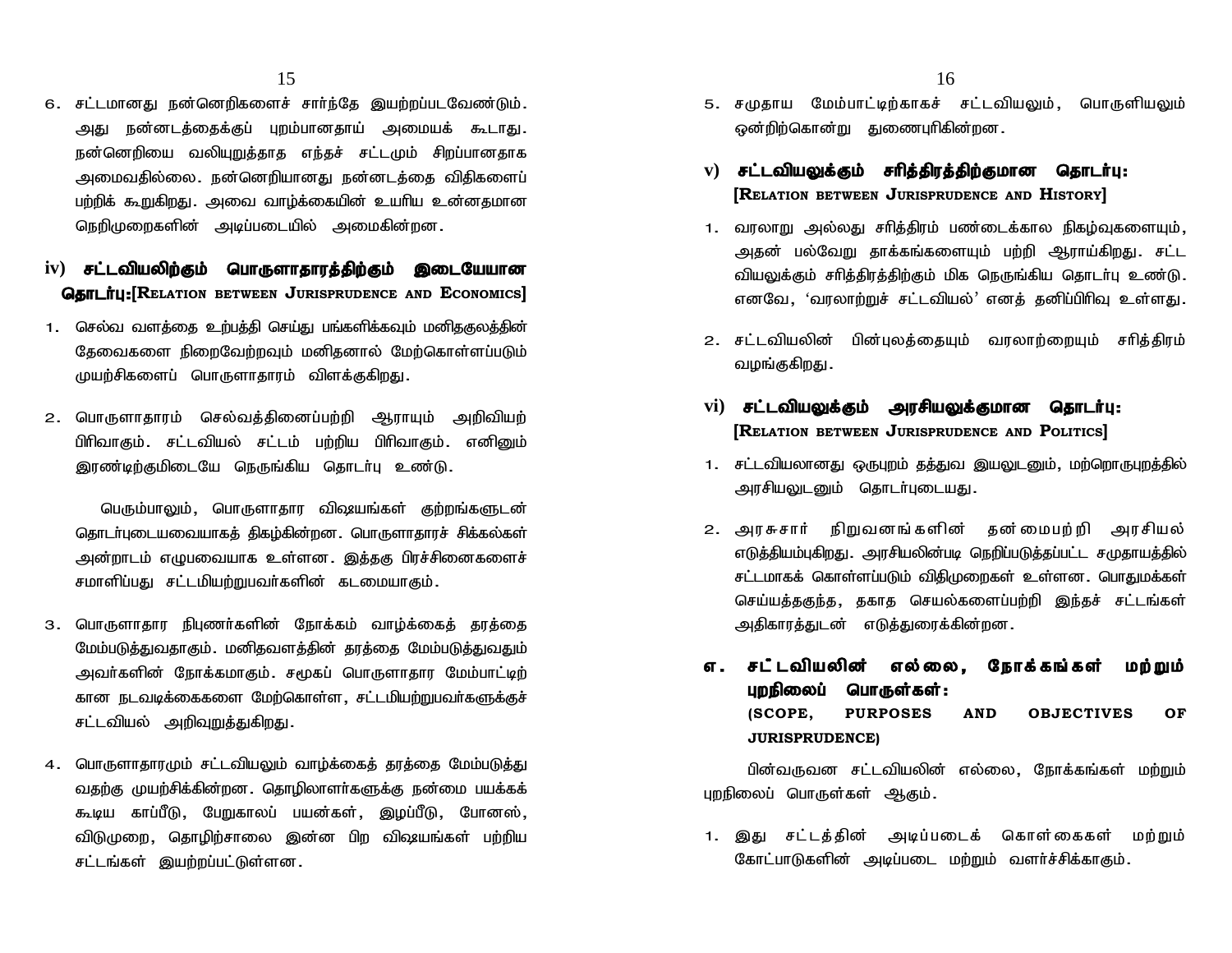- 17<br>2. சட்டத்திற்கு கோட்பாடு சார்ந்த அடித்தளம் அளிப்பதே இதன் புறநிலைப் பொருள் ஆகும்.
- 3. ஒரு சட்ட முறையில் இருக்கும் பொதுக் கூற்றினை அனைத்து கூட்ட முறைகளுக்கும் பரப்புவதே இதன் குறிக்கோளாகும்.
- 4. வழக்கறிஞர்கள் மற்றும் சட்டவியல் அறிஞர்கள் கோட்பாடுகள் குறித்து தெளிவாக அறிந்து கொள்ள பல சட்டப் பதங்களுக்கு வரைவுரைகள் வழங்க இது முயற்சிக்கிறது.
- 5. பல அடிப்படை சட்டக்கோட்பாடுகளுக்கு வரைவுரைகள் மற்றும் வரைவுரைகள் வமங்குவகன் மூலம் வமக்கறிஞர்கள் கங்கள் வாகங்களின் போது சட்ட பகங்களை சரியான முறையில் பயன்படுக்கவும் மற்றும் செய்சட்டங்கள் இயற்றுவகற்கும் இது வழி வகுக்கிறது. வாதங்களின் போது சட்ட பதங்களை சாியான முறையில்<br>பயன்படுத்தவும் மற்றும் செய்சட்டங்கள் இயற்றுவதற்கும் இது<br>வழி வகுக்கிறது.<br>6. சட்டக் கோட்பாடுகளில் வழக்கறிஞா்களுக்கு கற்பிப்பதன் மூலம்<br>அவரை திறமையானவராக ஆக்க இது முயற்சிக்கிறது.
- அவரை திறமையானவராக ஆக்க இது முயற்சிக்கிறது.
- வழா வகுக்கிறது.<br>6. சட்டக் கோட்பாடுகளில் வழக்கறிஞா்களுக்கு கற்பிப்பதன் மூலம்<br>அவரை திறமையானவராக ஆக்க இது முயற்சிக்கிறது.<br>7. ஒழுக்கம் சாா்ந்த கருத்துகளை உறுதிபடுத்துவதன் மூலம்<br>முற்போக்கான அல்லது வளா்ந்து வரும் சமூகங்களுக்கு முற்போக்கான அல்லது வளா்ந்து வரும் சமூகங்களுக்கு இது உதவியாய் இருக்கிறது.
- 8. கோட்பாடுகளை அதிகம் பகுத்தறிவுள்ளதாக ஆக்குவதன் மூலம் அவற்றின் செயற்பாட்டை முன்னேற்ற உதவும் வகையில் சட்ட வியல் கோட்பாடுகளை உருவாக்குகிறது மற்றும் தெளிவாக்குகிறது.
- 9. சட்டவியலுக்கு கல்வியளவிலான மதிப்பீடும் உண்டு. சட்டபூர்வ கோட்பாடுகள் வழக்கறிஞரின் தர்க்கவியலை கூர்மையாக்குகிறது.
- 10. சமூகத்தின் தேவைகள் விஞ்ஞான முன்னேற்றங்களுக்கேற்ப சட்டவியலில் உள்ள கோட்பாடுகள் மாற்றப்படுவதாக சட்டவியல் பற்றிய கல்வி வழக்கறிஞர்களின் நிலையான மற்றும் முறையான அணுகுமுறையை மாற்றுகிறது.
- 18<br>11. புதிய சட்டப்பிரச்சனைகளுக்கு விடைகளை கண்டுபிடிக்க தற்<br>போதைய சமூகதேவைகள் உள்ளிட்ட அனைத்து பக்கங்களிலும் போதைய சமூகதேவைகள் உள்ளிட்ட அனைத்து பக்கங்களிலும் பார்த்து தேடுவதற்கு சட்டவியல் வழக்கறிஞர்களுக்கு கற்றுத் கருகிறது. போதைய சமூகதேவைகள் உள்ளிட்ட அனைத்து பக்கங்களிலும்<br>பார்த்து தேடுவதற்கு சட்டவியல் வழக்கறிஞர்களுக்கு கற்றுத்<br>தருகிறது.<br>**ஏ. சட்டவியலை கற்பதனால் ஏற்படும் நன்மைகள்:**<br>(ADVANTAGES/VALUE OF THE STUDY OF
- **(ADVANTAGES/VALUE OF THE STUDY OF JURISPRUDENCE) ஏ .சட்டவியலை கற்பதனால் ஏற்படும் நன்மைகள்:**<br>(ADVANTAGES/VALUE OF THE STUDY OF<br>JURISPRUDENCE)<br>1. சட்டவியலை அறிந்து கொள்வதில் ஒருவர் சட்டத்தின்<br>அடிப்படைகள் பற்றி தெரிந்து கொள்ளலாம். அடிப்படை
- (ADVANTAGES/VALUE OF THE STUDY OF<br>JURISPRUDENCE)<br>சட்டவியலை அறிந்து கொள்வதில் ஒருவர் சட்டத்தின்<br>அடிப்படைகள் பற்றி தெரிந்து கொள்ளலாம். அடிப்படை<br>அறிவைப் பெறுவதுடன் சட்டத்தின் அடிப்படை கோட்பாடு **JURISPRUDENCE)**<br>சட்டவியலை அறிந்து கொள்வதில் ஒருவர் சட்டத்தின்<br>அடிப்படைகள் பற்றி தெரிந்து கொள்ளலாம். அடிப்படை<br>அறிவைப் பெறுவதுடன் சட்டத்தின் அடிப்படை கோட்பாடு<br>களையும் அறிந்து கொள்ள முடியும். 1. சட்டவியலை அறிந்து கொள்வதில் ஒருவர் சட்டத்தின்<br>அடிப்படைகள் பற்றி தெரிந்து கொள்ளலாம். அடிப்படை<br>அறிவைப் பெறுவதுடன் சட்டத்தின் அடிப்படை கோட்பாடு<br>களையும் அறிந்து கொள்ள முடியும். zப்படைகள் பற்றி தெரிந்து கொள்ளலாம். அடிப்படை<br>)ிவைப் பெறுவதுடன் சட்டத்தின் அடிப்படை கோட்பாடு<br>ளயும் அறிந்து கொள்ள முடியும்.<br>சட்டவியல் படிப்பதினால் ஒரு வழக்குரைஞர் புதிய மற்றும்<br>னமான சட்டப் பிரச்சனைகளையும் தீர்க்க முடியும்.

அறிவைப் பெறுவதுடன் சட்டத்தின் அடிப்படை கோட்பாடு<br>களையும் அறிந்து கொள்ள முடியும்.<br>சட்டவியல் படிப்பதினால் ஒரு வழக்குரைஞர் புதிய மற்றும்<br>கடினமான சட்டப் பிரச்சனைகளையும் தீர்க்க முடியும்.<br>ஏனெனில் சட்டவியல் அறிவால் சட்டத்தின் அட களையும் அறிந்து கொள்ள முடியும்.<br>சட்டவியல் படிப்பதினால் ஒரு வழக்குரைஞர் புதிய மற்றும்<br>கடினமான சட்டப் பிரச்சனைகளையும் தீர்க்க முடியும்.<br>ஏனெனில் சட்டவியல் அறிவால் சட்டத்தின் அடிப்படை<br>கோட்பாடுகளை புரிந்து இப்பிரச்சனையைத் தீர் சட்டவியல் படிப்பதினால் ஒரு வழக்குரைஞர் புதிய மற்றும்<br>கடினமான சட்டப் பிரச்சனைகளையும் தீர்க்க முடியும்.<br>ஏனெனில் சட்டவியல் அறிவால் சட்டத்தின் அடிப்படை<br>கோட்பாடுகளை புரிந்து இப்பிரச்சனையைத் தீர்த்து வைப்பதில்<br>வழக்குரைஞருக்கு ச ் சட்டவியல் படிப்பதிலால் ஒரு வழக்குலர்ஞா புதிய<br>கடினமான சட்டப் பிரச்சனைகளையும் தீர்க்க<br>ஏனெனில் சட்டவியல் அறிவால் சட்டத்தின் அ<br>கோட்பாடுகளை புரிந்து இப்பிரச்சனையைத் தீர்த்து <br>வழக்குரைஞருக்கு சிரமம் இருக்காது

உடைமை பற்றிறய விதிகளின் அறிவுக்கிறன் சொக்கின் உண்மையான சொந்தக்காரர் யார் என்பதை அறிய ஒரு வழக்கறிஞருக்கு உதவும்.

- 2. செய் சட்டங்கள், வழக்காறுகள் போன்றவற்றின் உண்மையான அர்த்தங்களை விளக்க நீதிமன்றத்திற்கு சட்டவியல் உதவுகிறது.
- 3. சமுதாயத்தின் குடிமை வாழ்க்கையைப் புரிந்துகொண்டு அதற்கு ஏற்றாற்போல் மற்றவர்களுக்கு தீங்கு இழைக்காத விதத்தில் தங்களை சரிப்படுத்திக்கொள்ள மாணவ சமுதாயத்திற்கு இது உதவுகிறது.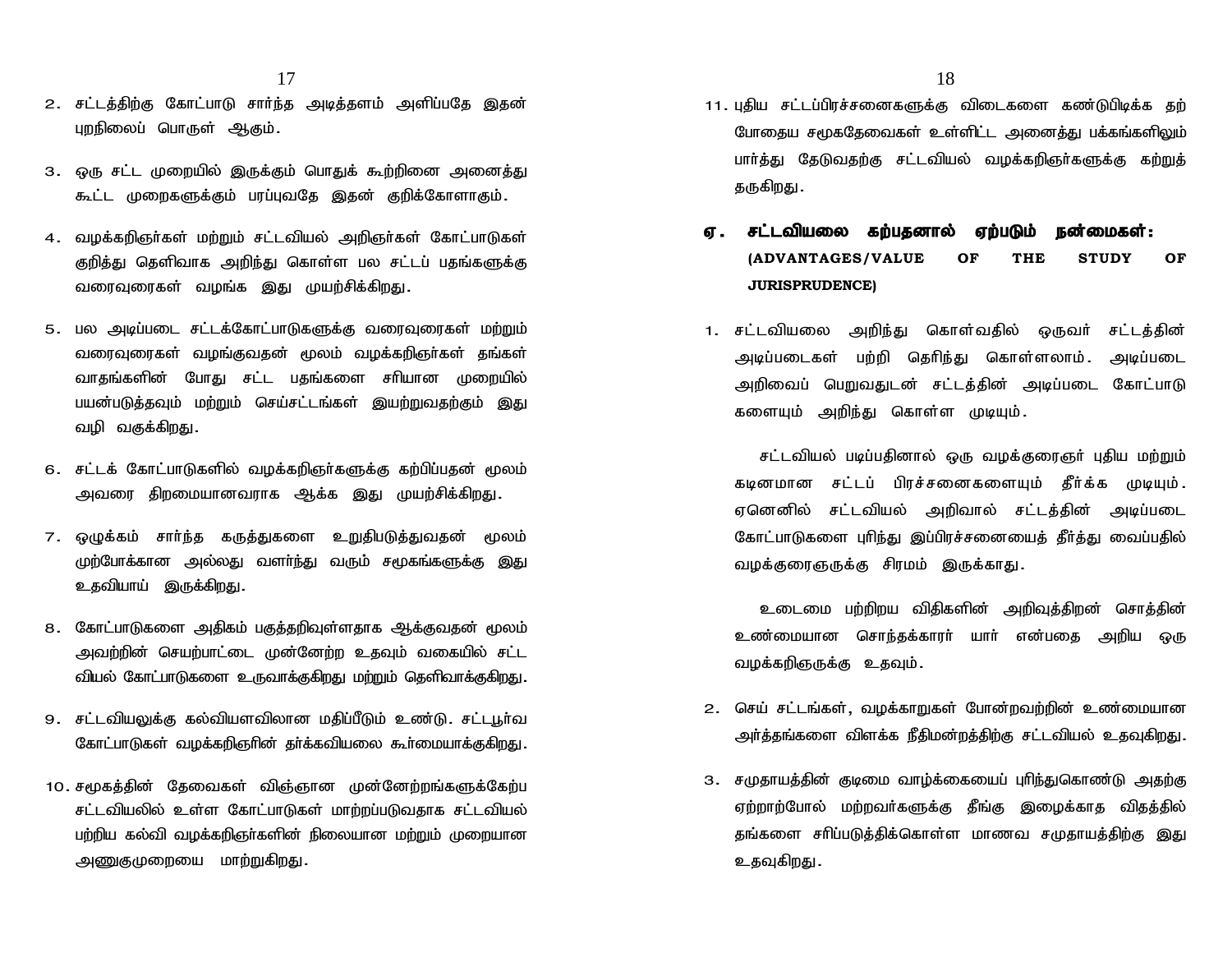- 19<br>4. தற்போதுள்ள சட்டத்தை மேலும் முன்னேற்றம் கொண்டு<br>வருவதற்கு தேவையான மாற்றங்களைக் கூறுவதற்கு இது வருவதற்கு தேவையான மாற்றங்களைக் கூறுவதற்கு இது உதவுகிறது.
- 5. சட்டவியலில் இருக்கும் வரையறைகளின் காரணமாக செய்சட்டம் இயற்றுபவா்கள் ஒவ்வொரு தருவாயிலும் உாிமை, கடமை, உதவுகிறது.<br>சட்டவியலில் இருக்கும் வரையறைகளின் காரணமாக செய்சட்டம்<br>இயற்றுபவர்கள் ஒவ்வொரு தருவாயிலும் உரிமை, கடமை,<br>கவனமின் மை போன் ற பதங் களை வரையறுக் க<br>தேவையில்லை. சட்டவியலில் இருக்கும் வரையன<br>இயற்றுபவர்கள் ஒவ்வொரு த<br>கவனமின்மை போன ற<br>தேவையில்லை. 3. சுட்டவியல்ல இருக்கும் வரையமைந்தளில் காரணமாக செய்சட்டம்<br>இயற்றுபவர்கள் ஒவ்வொரு தருவாயிலும் உரிமை, கடமை,<br>கவனமின்மை போன்ற பதங்களை வரையறுக்க<br>தேவையில்லை.<br>**இ. சட்டவியல் 'உயரிய உரிமை சாசனம்':**<br>(MAGNA CARTA)

# **(MAGNA CARTA)** த**ை**வஙலலை.<br>**சட்டவியல் 'உயரிய உரிமை சாசனம்':**<br>(MAGNA CARTA)<br>'உயரிய உரிமை சாசனம்' (MAGNA CARTA) என்பது<br>1ன் ஒப்புதலுடன் 1215 ல் பிரபலமற்ற இங்கிலாந்து அரசர்

**ஐ .சட்டவியல் 'உயரிய உரிமை சாசனம்':**<br>(MAGNA CARTA)<br>'உயரிய உரிமை சாசனம்' (MAGNA CARTA) என்பது<br>அரசரின் ஒப்புதலுடன் 1215 ல் பிரபலமற்ற இங்கிலாந்து அரசர்<br>(King John) மன்னர் ஜானுக்கும், கலகப்புரட்சியாளர்களின் ஒரு (**MAGNA CARTA)**<br>'உயரிய உரிமை சாசனம்' (MAGNA CARTA) என்பது<br>அரசரின் ஒப்புதலுடன் 1215 ல் பிரபலமற்ற இங்கிலாந்து அரசர்<br>(King John) மன்னர் ஜானுக்கும், கலகப்புரட்சியாளர்களின் ஒரு<br>பிரிவினருக்குமிடையேயான அமைதிசார் சாசனம் ஆகும். ்உயரிய உரிமை சாசனம்'(MAGNA-CARTA) என்பது<br>அரசரின் ஒப்புதலுடன் 1215 ல் பிரபலமற்ற இங்கிலாந்து அரசர்<br>(King John) மன்னர் ஜானுக்கும், கலகப்புரட்சியாளர்களின் ஒரு<br>பிரிவினருக்குமிடையேயான அமைதிசார் சாசனம் ஆகும். )ன் ஒப்புதலுடன் 1215 ல் பிரபலமற்ற இங்கிலாந்து அரசா்<br>John) மன்னா் ஜானுக்கும், கலகப்புரட்சியாளா்களின் ஒரு<br>எருக்குமிடையேயான அமைதிசாா் சாசனம் ஆகும்.<br>இது தேவாலய உாிமைகள் பாதுகாப்பு, புரட்சிக்கலகத்தாாின்<br>முரண் சிறைப்பிடிப்பிலிர

(King John) மன்னா் ஜானுக்கும், கலகப்புரட்சியாளா்களின் ஒரு<br>பிரிவினருக்குமிடையேயான அமைதிசாா் சாசனம் ஆகும்.<br>இது தேவாலய உாிமைகள் பாதுகாப்பு, புரட்சிக்கலகத்தாாின்<br>சட்ட முரண் சிறைப்பிடிப்பிலிருந்து பாதுகாப்பு, விரைவான தீா்ப்புக பிரிவினருக்குமிடையேயான அமைதிசாா் சாசனம் ஆகும்.<br>இது தேவாலய உாிமைகள் பாதுகாப்பு, புரட்சிக்கலகத்தாாின்<br>சட்ட முரண் சிறைப்பிடிப்பிலிருந்து பாதுகாப்பு, விரைவான தீா்ப்புக்கு<br>உாிய வழிமுறை மற்றும் அரசுக்கு கப்பம் செலுத்துவதில்<br> இது தேவாலய உரிமைகள் பாதுகாப்பு, புரட்சிக்கலகத்தாரின்<br>சட்ட முரண் சிறைப்பிடிப்பிலிருந்து பாதுகாப்பு, விரைவான தீா்ப்புக்கு<br>உரிய வழிமுறை மற்றும் அரசுக்கு கப்பம் செலுத்துவதில்<br>கட்டுப்பாடுகள் ஆகியவற்றை பற்றி உறுதிமொழி இது தேவாலய உரிமைகள் பாதுகாப்பு, புரட்சிக்கலகத்தாரின்<br>சட்ட முரண் சிறைப்பிடிப்பிலிருந்து பாதுகாப்பு, விரைவான தீா்ப்புக்கு<br>உரிய வழிமுறை மற்றும் அரசுக்கு கப்பம் செலுத்துவதில்<br>கட்டுப்பாடுகள் ஆகியவற்றை பற்றி உறுதிமொழி என

ஜான் அரசரின் மறைவுக்குப் பின்னர், அவருடைய மகன் கட்டுப்பாடுகள் ஆகியவற்றை பற்றி உறுதிமொழி எனினும் இரு<br>பிரிவினருமே ஒப்பந்த உறுதிக்கு உட்படவில்லை.<br>ஜான் அரசரின் மறைவுக்குப் பின்னர், அவருடைய மகன்<br>மூன்றாம் ஹென்றி, கலகப்புரட்சி போருக்குப் பின் மறுமுறையாக<br>1217ல் வெளியிட்ட, அமை 1217ல் வெளியிட்ட, அமைதிசார் இப்பந்தத்தின் ஒரு பகுதியே மூன்றாம் ஹென்றி, கலகப்புரட்சி போருக்குப் பின் மறுமுறையாக<br>1217ல் வெளியிட்ட, அமைதிசார் இப்பந்தத்தின் ஒரு பகுதியே<br>(Magna Carta) மேக்ன கர்டா என்ற பெயரைப்பெற்றது.

இதுவே 1225ல் மறுமுறை வெளியிடப்பட்டு, 1297ல் பிரிட்டிஷ் 1217ல் வெளியிட்ட, அமைதிசாா் இப்பந்தத்தின் ஒரு பகுதியே<br>(Magna Carta) மேக்ன கா்டா என்ற பெயரைப்பெற்றது.<br>இதுவே 1225ல் மறுமுறை வெளியிடப்பட்டு, 1297ல் பிரிட்டிஷ்<br>அரசு சட்டத்தின் ஒரு பகுதியாக உறுதிபெற்றது. இதன் பின்னா்<br>இங்கிலாந் (Magna Carta) மேக்ன கர்டா என்ற பெயரைப்பெற்றது.<br>இதுவே 1225ல் மறுமுறை வெளியிடப்பட்டு, 1297ல் பிரிட்டிஷ்<br>அரசு சட்டத்தின் ஒரு பகுதியாக உறுதிபெற்றது. இதன் பின்னர்<br>இங்கிலாந்து பாராளுமன்றம் புது சட்டங்களை நிறைவேற்றியதால்<br>மேக்ன க ் இதுவே 1225ல் மறுமுறை வெளியிடப்பட்டு, 1297ல் பிரிட்டிஷ்<br>அரசு சட்டத்தின் ஒரு பகுதியாக உறுதிபெற்றது. இதன் பின்னா்<br>இங்கிலாந்து பாராளுமன்றம் புது சட்டங்களை நிறைவேற்றியதால்<br>மேக்ன காா்ட்டா தனது நடைமுறை செயல்பாட்டில் சில<br>முக்கி இதுவே 1225ல் மறுமுறை வெளியிடப்ப<br>அரசு சட்டத்தின் ஒரு பகுதியாக உறுதிபெர்<br>இங்கிலாந்து பாராளுமன்றம் புது சட்டங்கலை<br>மேக்ன கார்ட்டா தனது நடைமுறை<br>முக்கியத்துவங்களை இழந்துவிட்டது.

1628ல் Magna Carta ல் மக்களுக்கான உரிமைகளில் மேலும் பலவற்றை உட்புகுத்தி உரிமைகள் (Petition of Rights) என்ற பெயரில் 20<br>1628ல் Magna Carta ல் மக்களுக்கான உரிமைகளில் மேலும்<br>மலவற்றை உட்புகுத்தி உரிமைகள் (Petition of Rights) என்ற பெயரில்<br>செய்முறை சட்டமாக பாராளுமன்றம் ஆக்கியது . இந்த<br>மனுக்களுக்கான உரிமை சட்டம் மக்களின் உரிமைகள்  $20$ <br>1628ல் Magna Carta ல் மக்களுக்கான உரிமைகளில் மேலும்<br>மலவற்றை உட்புகுத்தி உரிமைகள் (Petition of Rights) என்ற பெயரில்<br>மனுக்களுக்கான உரிமை சட்டம் மக்களின் உரிமைகள்<br>குறித்தவகையில் அரசுக்கு மேற்பட்ட உயர்ந்த அமைப்பாக<br>குறித் 1628ல் Magna Carta ல் மக்களுக்கான உரிமைகளில் மேலும்<br>பலவற்றை உட்புகுத்தி உரிமைகள் (Petition of Rights) என்ற பெயரில்<br>செய்முறை சட்டமாக பாராளுமன்றம் ஆக்கியது. இந்த<br>மனுக்களுக்கான உரிமை சட்டம் மக்களின் உரிமைகள்<br>குறித்தவகையில் அ செய்முறை சட்டமாக பாராளுமன்றம் ஆக்கியது. இந்த<br>மனுக்களுக்கான உரிமை சட்டம் மக்களின் உரிமைகள்<br>குறித்தவகையில் அரசுக்கு மேற்பட்ட உயர்ந்த அமைப்பாக<br>பாராளுமன்றத்தைக் கருதியது.

'உரிமைகளுக்கான மனு' Petition of Rights என்பதே 1689ல் குறித்தவகையில் அரசுக்கு மேற்பட்ட உயர்ந்த அமைப்பாக<br>பாராளுமன்றத்தைக் கருதியது.<br>'உரிமைகளுக்கான மனு' Petition of Rights என்பதே 1689ல்<br>உரிமைகளுக்கான மசோதா 'Bill of Rights' என்றாகி, மக்களின்<br>உரிமைகளை பொருத்தவரை அரசைவிட பாராளுமன பாராளுமன்றத்தைக் கருதியது.<br>'உரிமைகளுக்கான மனு' Petition of Rights என்பதே 1689ல்<br>உரிமைகளுக்கான மசோதா 'Bill of Rights' என்றாகி, மக்களின்<br>உரிமைகளை பொருத்தவரை அரசைவிட பாராளுமன்றத்திற்கு<br>உயர் அந்தஸ்தினை கொடுத்ததோடு, ஆவண அதிகார உயர் அந்தஸ்தினை கொடுத்ததோடு, ஆவண அதிகாரக்குழு உரிமைகளுக்கான மசோதா 'Bill of Rights' என்றாகி, மக்களின்<br>உரிமைகளை பொருக்கவரை அரசைவிட பாராளுமன்றக்கிற்கு

 $Megna Carta$  தான் ஐக்கிய அமெரிக்க குடியாசின் உயரிய (Documentary Authority) ஆகவும் ஆக்கியது.<br>Megna Carta தான் ஐக்கிய அமெரிக்க குடியரசின் உயரிய<br>சட்டமாக உருப்பெற்ற அமைரிக்க அரசியலமைப்பு சட்ட வரைவுக்கு<br>உரிய தாக்கத்தை ஏற்படுத்தியது.<br>இப்போதும் Megna Carta கான் 'உரிமை'யின் முக் legna Carta தான் ஐக்கிய அமெரிக்க குடியரசின் உயரிய<br>5 உருப்பெற்ற அமைரிக்க அரசியலமைப்பு சட்ட வரைவுக்கு<br>தாக்கத்தை ஏற்படுத்தியது.<br>இப்போதும் Megna Carta தான் 'உரிமை'யின் முக்கிய<br>ராள சின்னமாக கருதப்படுவதோடு, பிரிட்டிஷ் அரசு மற்ற

சட்டமாக உருப்பெற்ற அமைரிக்க அரசியலமைப்பு சட்ட வரைவுக்கு<br>உரிய தாக்கத்தை ஏற்படுத்தியது.<br>இப்போதும் Megna Carta தான் 'உரிமை'யின் முக்கிய<br>அடையாள சின்னமாக கருதப்படுவதோடு, பிரிட்டிஷ் அரசு மற்றும்<br>காலனிகள் ஆட்சிகளாலும், அமெரிக்க காலனிகள் ஆட்சிகளாலும், அமெரிக்க சட்டப்பூர்வ சமுதாயங<mark>்</mark> இப்போதும் Megna-Carta தான் 'உரிமை'யின் முக்கிய<br>அடையாள சின்னமாக கருதப்படுவதோடு, பிரிட்டிஷ் அரசு மற்றும்<br>காலனிகள் ஆட்சிகளாலும், அமெரிக்க சட்டப்பூர்வ சமுதாயங்<br>களாலும் (American Legal Communities) மிக உயரிய<br>அந்தஸ்துக்குரிய இப்போதும் Megna Carta தான் 'உ<br>அடையாள சின்னமாக கருதப்படுவதோடு, பிர்<br>காலனிகள் ஆட்சிகளாலும், அமெரிக்க சு<br>களாலும் (American Legal Communitie<br>அந்தஸ்துக்குரியதாக மதிக்கப்படுகிறது.

Megna Cartaன் படி, மன்னாாட்சிகள் (முடியாட்சிகள்) தங்கள் நாட்டின் பழக்கவழக்கங்கள், சட்டம் ஆகியவற்றிற்கு இசைந்த வகையில் மக்களின் உரிமைகளை மதித்து அரசாள வேண்டும் என்பதே.

### $\Omega$ . **(DIQQIENT :** (CONCLUSION)

பழக்கவழக்கங்கள், சட்டம் ஆகியவற்றிற்கு இசைந்த வகையில்<br>ர் உரிமைகளை மதித்து அரசாள வேண்டும் என்பதே.<br>**)டிவுரை : (CONCLUSION)**<br>இவ்வாரு, சட்ட விதிகளை ஆராய்ச்சிக்கு உட்புகுத்திட<br>உள்ள எல்லா மக்களுக்கும், நீதி சமூக பொருளாதார, மக்களின் உரிமைகளை மதித்து அரசாள வேண்டும் என்பதே.<br>**ஒ. முடிவுரை : (CONCLUSION)**<br>இவ்வாரு, சட்ட விதிகளை ஆராய்ச்சிக்கு உட்புகுத்திட<br>நாட்டில் உள்ள எல்லா மக்களுக்கும், நீதி சமூக பொருளாதார,<br>அரசியல் சார்ந்த மிக உயரிய அமைப்பு உருவா **ஓ . முடிவுரை : (CONCLUSION)**<br>இவ்வாரு, சட்ட விதிகளை ஆராய்ச்சிக்கு உட்புகுத்திட<br>நாட்டில் உள்ள எல்லா மக்களுக்கும், நீதி சமூக பொருளாதார,<br>அரசியல் சார்ந்த மிக உயரிய அமைப்பு உருவாவதற்கு<br>உறுதிப்படுத்தும் வகையிலான குறிக்கோளை முன் **. முடிவுவர : (**CONCLOSION)<br>இவ்வாரு, சட்ட விதிகளை ஆராய்ச்சிக்கு உட்புகுத்திட<br>நாட்டில் உள்ள எல்லா மக்களுக்கும், நீதி சமூக பொருளாதார,<br>அரசியல் சார்ந்த மிக உயரிய அமைப்பு உருவாவதற்கு<br>உறுதிப்படுத்தும் வகையிலான குறிக்கோளை முன் ந